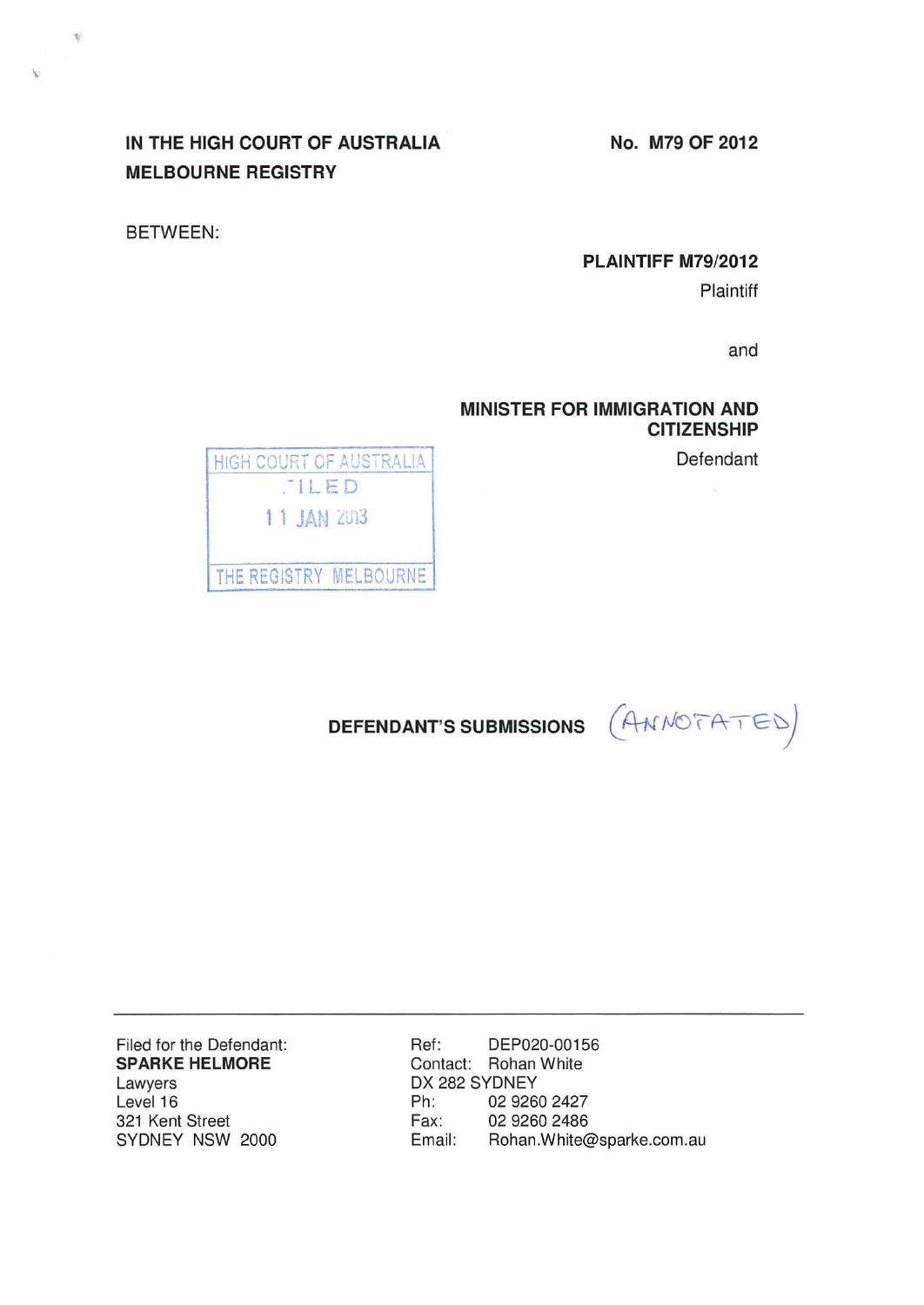#### **PART I CERTIFICATION**

1. These submissions are in a form suitable for publication on the internet.

#### **PART II ISSUES**

- 2. The issues in this proceeding are:
	- 2.1. whether the Defendant **(the Minister)** had power under s 195A of the Migration Act 1958 (Cth) **(the Act)** to grant the Plaintiff a temporary safe haven (class UJ subclass 449) visa **(the TSH Visa);** 
		- 2.2. whether the TSH Visa was granted for an improper purpose; and
		- 2.3. whether the protection visa application made by the Plaintiff on 18 September 2012 was valid **(the PV Application).**
- 3. Those issues arise in the following circumstances (which flesh out the Plaintiff's 20 summary).
- 4. On 7 February 2010 the Plaintiff arrived in Australia at Christmas Island without a visa and was detained.<sup>1</sup> On 19 April 2010, he made a request for a Refugee Status Assessment. On 9 June 2010, an officer determined that the Plaintiff was not a refugee, and on 17 May 2011 an Independent Merits Reviewer reached the same conclusion. However, the Plaintiff sought judicial review with respect to the Independent Merits Reviewer's recommendation, and his detention continued while 30 that proceeding was pursued.
	- 5. On 12 April 2012 the Minister, acting pursuant to a policy to release certain groups from immigration detention while their asylum claims were assessed or judicial review proceedings were underway,<sup>2</sup> exercised his power under s 195A of the Act to grant simultaneously $3$  to the Plaintiff:<sup>4</sup>
		- 5.1. a temporary safe haven (class UJ subclass 449) visa **(the TSH Visa);** and
		- 5.2. a bridging E (class WE subclass 050) visa (the **First Bridging Visa).**
	- 6. Similar decisions were made at various times with respect to 2,383 offshore entry persons.'

10

 $\ddot{\mathbf{r}}$ 

 $\mathbf 1$ SCB 12 at [13].

 $\overline{2}$ SCB 88 at [3].

 $\overline{\mathbf{3}}$ SCB 89 at [6], [8]; SCB 23 at [10].

<sup>4</sup>  SCB 33 at [4] (Decision instrument); SCB 40·41 (notification letter).

<sup>5</sup>  SCB 90 at [10].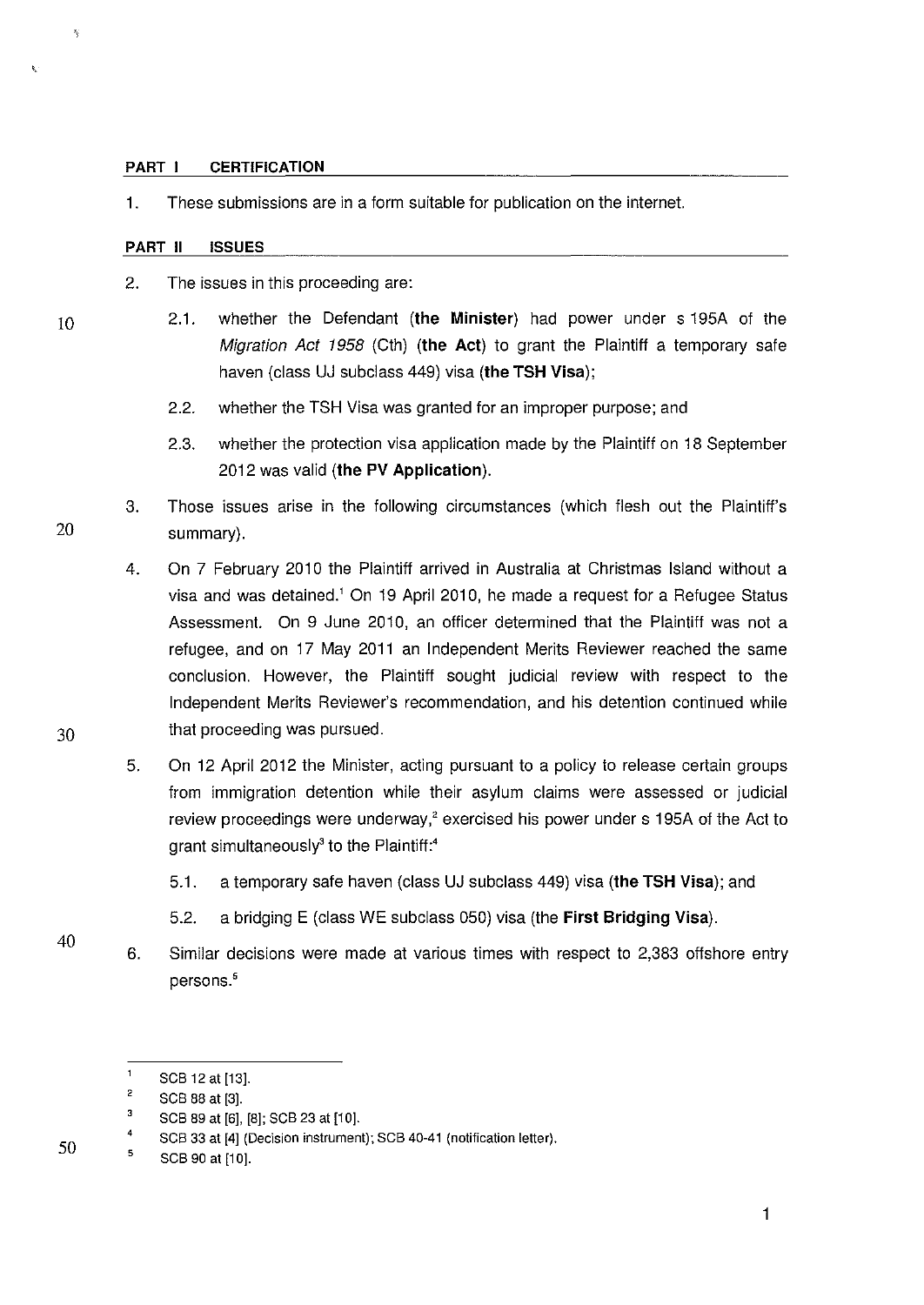- 7. The Minister would not have granted the First Bridging Visa but for the grant of the TSH Visa,' because the grant of the First Bridging Visa alone would have permitted the Plaintiff to start the refugee assessment process afresh by lodging a valid application for a protection visa. That would have wasted the significant resources that had already been deployed in assessing protection claims for the purpose of informing the consideration by the Minister of whether to exercise his personal public interest powers to permit the lodgement of a valid protection visa application.'
- 8. The effect of the grant of the TSH Visa was that, by reason of s 91K of the Act, the existing refugee assessment process could continue to its conclusion for the purpose of informing the Minister's consideration of the possible exercise of his personal public interest power under s 91L of the Act.<sup>8</sup> The grant of the TSH Visa meant that the Plaintiff (and others in the same position) could be released from immigration detention without that release otherwise altering their legal rights.
- 20 9. The grant of the TSH Visa alone would have permitted the Plaintiff to reside in the community while the assessment of his claims was completed. There was no need to grant a bridging visa to achieve that object. The bridging visas were granted because the conditions attached to those visas were more beneficial than those available under a TSH Visa (including access to various support services and programs).<sup>9</sup> It was therefore to the advantage of the Plaintiff that the TSH visa have a short duration, because only once that visa ceased did the First Bridging Visa take effect (pursuant to  $ss 68(4)$  and  $82(3)$  of the Act).
- 30 10. In summary, the Minister contends that:
	- 10.1. the TSH Visa was validly granted;
	- 1 0.2. alternatively, if the TSH Visa was invalid, the First Bridging Visa was also invalid because its grant was not severable from the grant of the TSH Visa;
	- 1 0.3. if both the TSH Visa and the First Bridging Visa were invalid, s 46A(1) prevented the Plaintiff from making a valid application for a visa."

50

10

<sup>40</sup> 

<sup>6</sup>  SCB 89 at [9].

<sup>7</sup>  SCB 89 at [5]-[6], [9]. The grant of the bridging visa alone would have had that effect because s 46A(1) applies only to unlawful non-citizens, and thus has no application to a non-citizen who holds a bridging **visa.** 

<sup>8</sup>  SCB at [6].

<sup>9</sup>  SCB 89 at [7]; SCB 23 at [10].

<sup>10</sup>  The Plaintiff says, and the Minister accepts, that the effect of the granting of the Second Bridging Visa on 15 October 2012 (Special Case at [20]) means that, if the TSH Visa is invalid, the Plaintiff could now make a further application for a protection visa, and that further application would be valid (Plaintiff's Submissions at footnote 26). However, to date and notwithstanding both these proceedings and the extant judicial review proceedings, the Plaintiff has chosen to make no such further application. In those circumstances, the issues in 10.2 and 10.3 should not be dismissed as moot.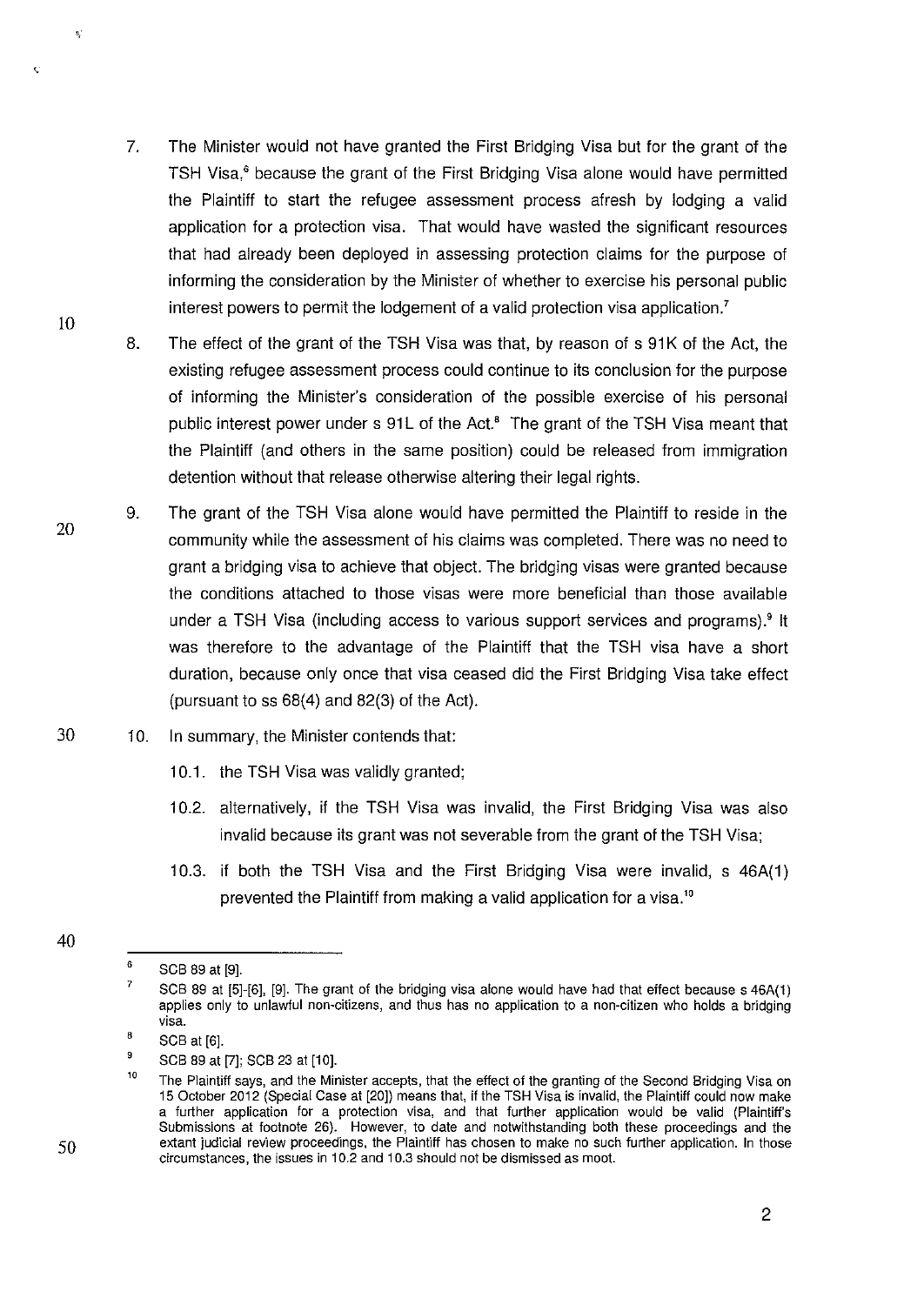#### **PART Ill 788 NOTICES**

11. The Minister considers that notices pursuant to s 78B of the *Judiciary Act 1903* (Cth) are not required.

#### **PART IV CONTESTED MATERIAL FACTS**

12. The material facts are set out in the Special Case. The Minister does not contest the summary of material facts in the Plaintiff's Submissions nor the Plaintiff's Chronology. It will be necessary below to elaborate on the status of the Plaintiff as a person detained after being found in an excised offshore place.

#### **PART V APPLICABLE CONSTITUTIONAL PROVISIONS, STATUTES AND REGULATIONS**

13. The Plaintiff's statement of applicable constitutional provisions, statutes and regulations is accepted, save that the following additional provisions are identified: Migration Act, ss 34, 35, 40, Division 4A of Part 2; Acts Interpretation Act 1901 (Cth), ss 13, 23 (annexed to these submissions).

#### **PART VI ARGUMENT**

#### **Summary**

- 14. The TSH Visa was validly granted for the following reasons:
	- 14.1. Section 195A confers a broad remedial power on the Minister to grant a visa to a person in detention so as to permit his or her release from detention.
	- 14.2. The power conferred by s 195A is to be exercised in the "public interest", not by reference to the criteria that ordinarily govern the grant of visas. Thus, when exercising the power under s 195A, the Minister is not subject to:
		- (a) the Regulations; or
		- $(b)$  the requirement imposed by s 65 that if the Minister is not satisfied that a visa applicant meets the criteria for a visa he must refuse to grant the visa.
		- 14.3. Accordingly, the Minister can grant a TSH Visa in the exercise of his power under s 195A whether or not the criteria for that visa are satisfied (irrespective of whether those criteria are found exclusively in the Regulations, or partly in the Act and partly in the Regulations).
		- 14.4. Further, s 37A of the Act does not create the criterion for the grant of a TSH Visa contended for by the Plaintiff, namely that a person to whom the visa is granted has a need for protection in response to a humanitarian emergency involving the actual or likely displacement of the person from his or her place

20

10

# 30

40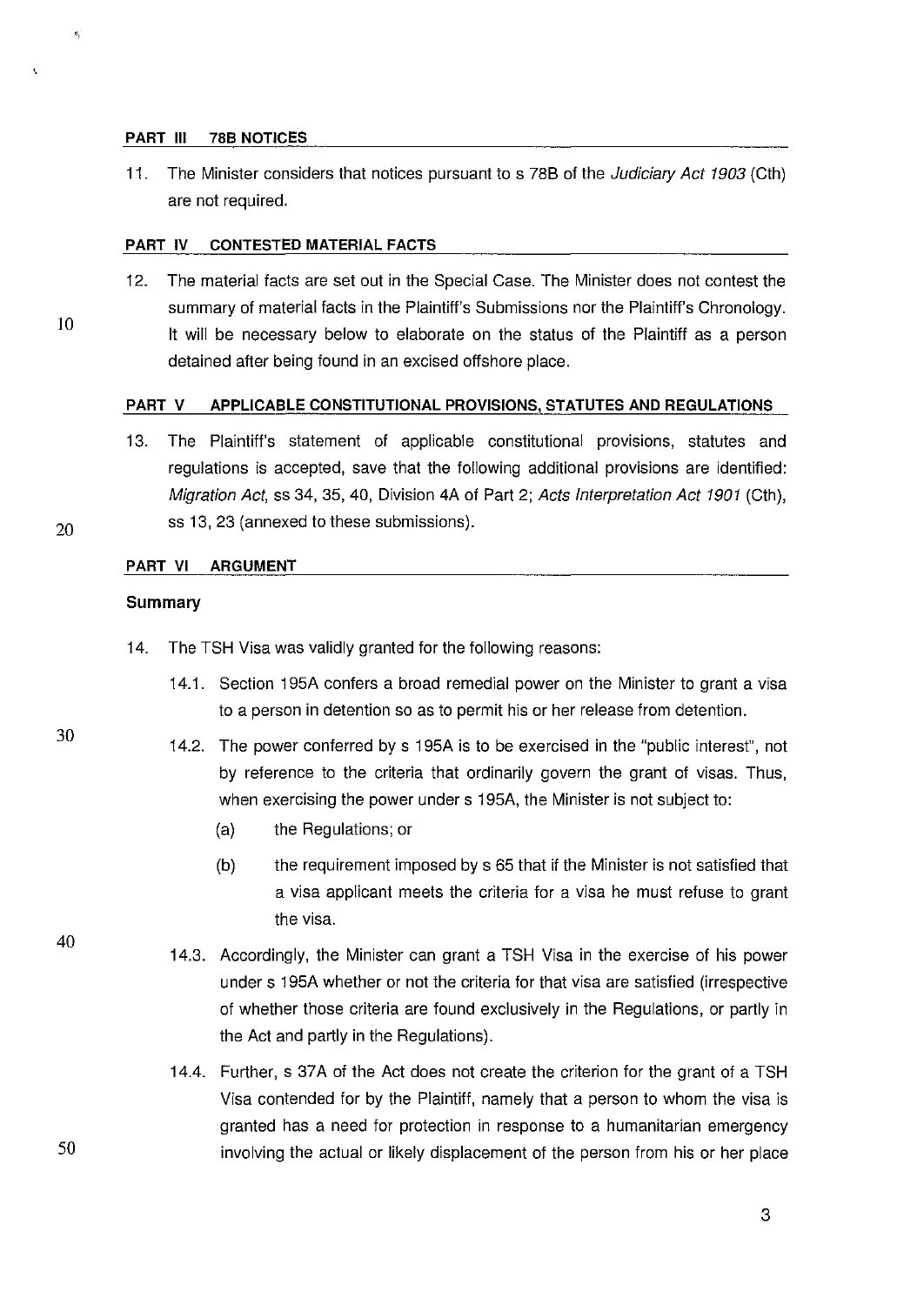of residence and a grave fear for his or her personal safety because of the circumstances of the displacement.

- 14.5. Although not strictly arising from the issues as joined between the parties, if the Court were to consider whether s 37A independently imposes a criterion for the grant of a TSH visa:
	- (a) the better view is that no criterion is imposed;
	- (b) alternatively, if a criterion is imposed, that criterion could only be that the person to whom the visa is granted "needs temporary safe haven" as a consequence of circumstances in their country of residence; and the Plaintiff has not advanced a case that such a criterion was not satisfied in his case.
- 14.6. Section 37A does not require that a TSH Visa be issued for the first time only to a person who needs to travel to Australia.
- 14.7. The grant of a TSH Visa to a person to facilitate the person's release from detention, while also preserving any steps in the refugee assessment processes that have previously occurred, is not an improper purpose. It was open to the Minister to conclude that the grant of such a visa was in the "public interest".
- 15. As a consequence of the matters in paragraph 14, s 91 K applied, and continues to apply, to prevent the Plaintiff from making a valid application for a protection visa. For 30 that reason, the PV Application was not a valid application for a visa.
	- 16. If, contrary to the Minister's contention, the TSH Visa was not validly granted, then the First Bridging Visa is also invalid. That follows because the Minister made a single decision under s 195A, not two separate decisions. If the grant of the TSH Visa was invalid, there was no valid decision to grant the First Bridging Visa.
- 17. As a consequence of paragraph 16 above, s 46A(1) applied to prevent the Plaintiff from making a valid application for a protection visa prior to the grant of the Second 40 Bridging Visa on 15 October 2012. For that reason, the PV Application was not a valid application.

#### **Question 1: Was the Plaintiff validly granted the TSH Visa?**

#### Nature and scope of power under s 195A to grant a visa

- 18. Section 195A relevantly provides as follows: Persons to whom section applies
	- (1) This section applies to a person who is in detention under section 189.

20

10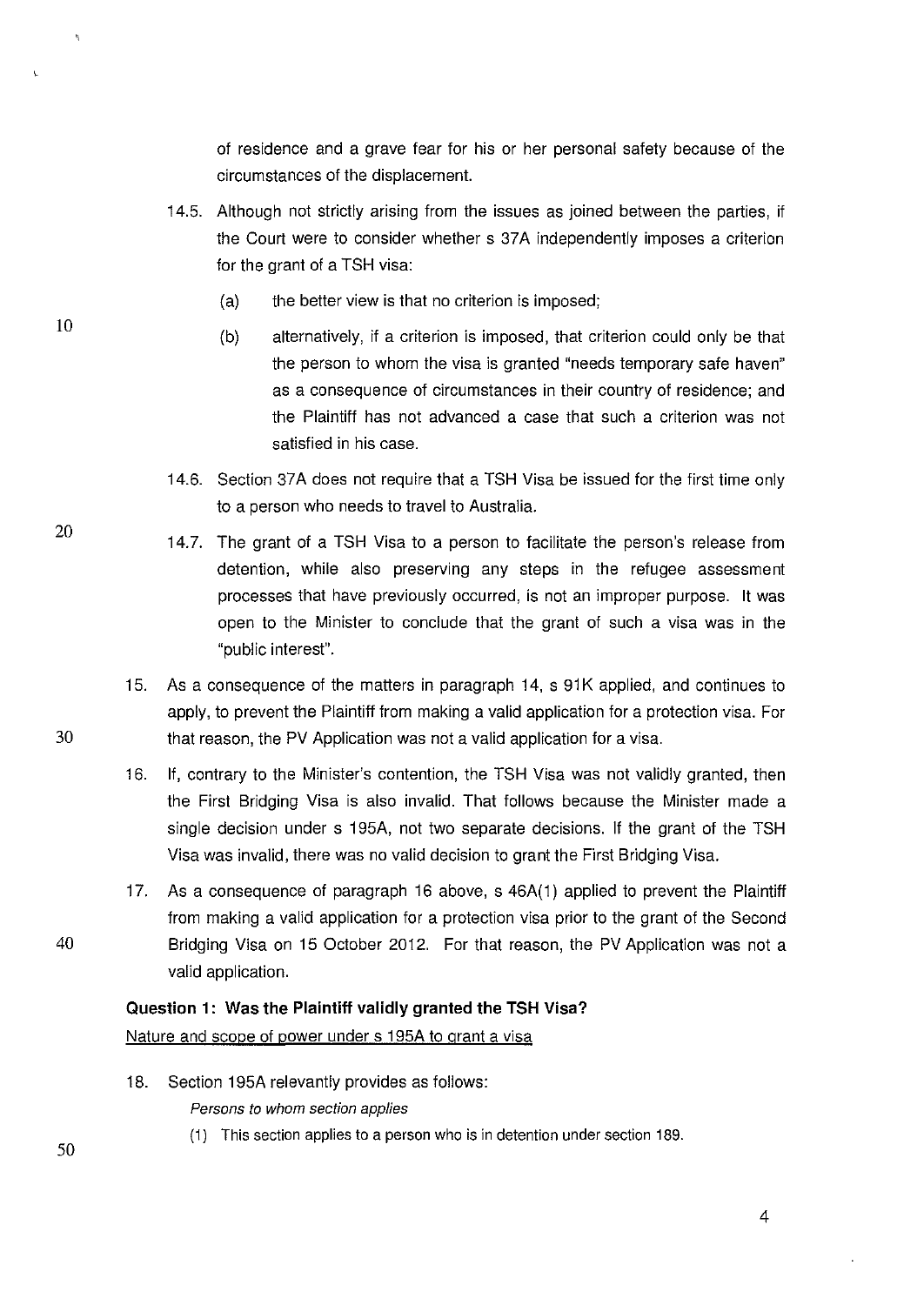#### Minister may grant visa

- (2) If the Minister thinks that it is in the public interest to do so, the Minister may grant a person to whom this section applies a visa of a particular class (whether or not the person has applied for the visa).
- (3) In exercising the power under subsection (2), the Minister is not bound by Subdivision AA, AC or AF of Division 3 of this Part or by the regulations, but is bound by all other provisions of this Act.
- 19. Aspects of s 195A, as relevant to this case, should be observed.
- 20. **First, breadth of s 195A:** Section 195A is in broad terms- the only constraints upon the Minister's decision to grant a visa are:
	- 20.1. that the person to whom the visa is to be granted is in detention under s 189; and
	- 20.2. that the Minister thinks it is in the public interest to grant the visa.

The power is expressed in a manner which deliberately frees it from the usual constraints applicable to the granting of visas contained in Subdivisions AA (which concerns applications for visas, and includes ss 45, 46A and 47), AC (which concerns the grant of visas, and includes s 65) or AF (which governs bridging visas) of Division 3 of Part 2, or by the Regulations: sees 195A(3).

- 21. Thus, when exercising the power under s 195A in this case to grant the TSH Visa, the Minister was not subject to:
	- 21.1. the criteria set out in Subclass 449 in Schedule 2 of the Regulations (as the Plaintiff accepts); or
	- 21.2. the requirement imposed by s 65 of the Act that, if not satisfied that the Plaintiff meets the criteria for a visa, the Minister must refuse to grant that visa (which the Plaintiff does not address).
- 22. The exclusion of s 65 is particularly significant, because it has the consequence that the Minister is able to grant a visa irrespective of whether any criteria in the Act that would otherwise govern the grant of the visa are satisfied. That is reflected in the analysis of all members of the Court in Plaintiff S10-2011 v Minister for Immigration and Citizenship, who characterised s 195A as a "dispensing provision" or "dispensation section". As French CJ and Kiefel J said:"

The dispensing provisions and other like provisions in the Act have a distinctive function in its legislative scheme. The Act creates a range of official powers, duties and discretions, particularly in relation to the grant of visas, which are tightly controlled by the Act itself and, under the Migration Regulations, by conditions and criteria to be satisfied before those powers and discretions can be exercised. The dispensing provisions stand apart from the scheme of tightly controlled powers and discretions. They confer upon the

20

10

40

<sup>11</sup>  (2012) 86 ALJR 1019; [2012] HCA 31 at [30] (footnotes omitted) (emphasis added); see also [57] and [99] (Gummow, Hayne, Grennan and Bell JJ); [114] and [118] (Heydon J).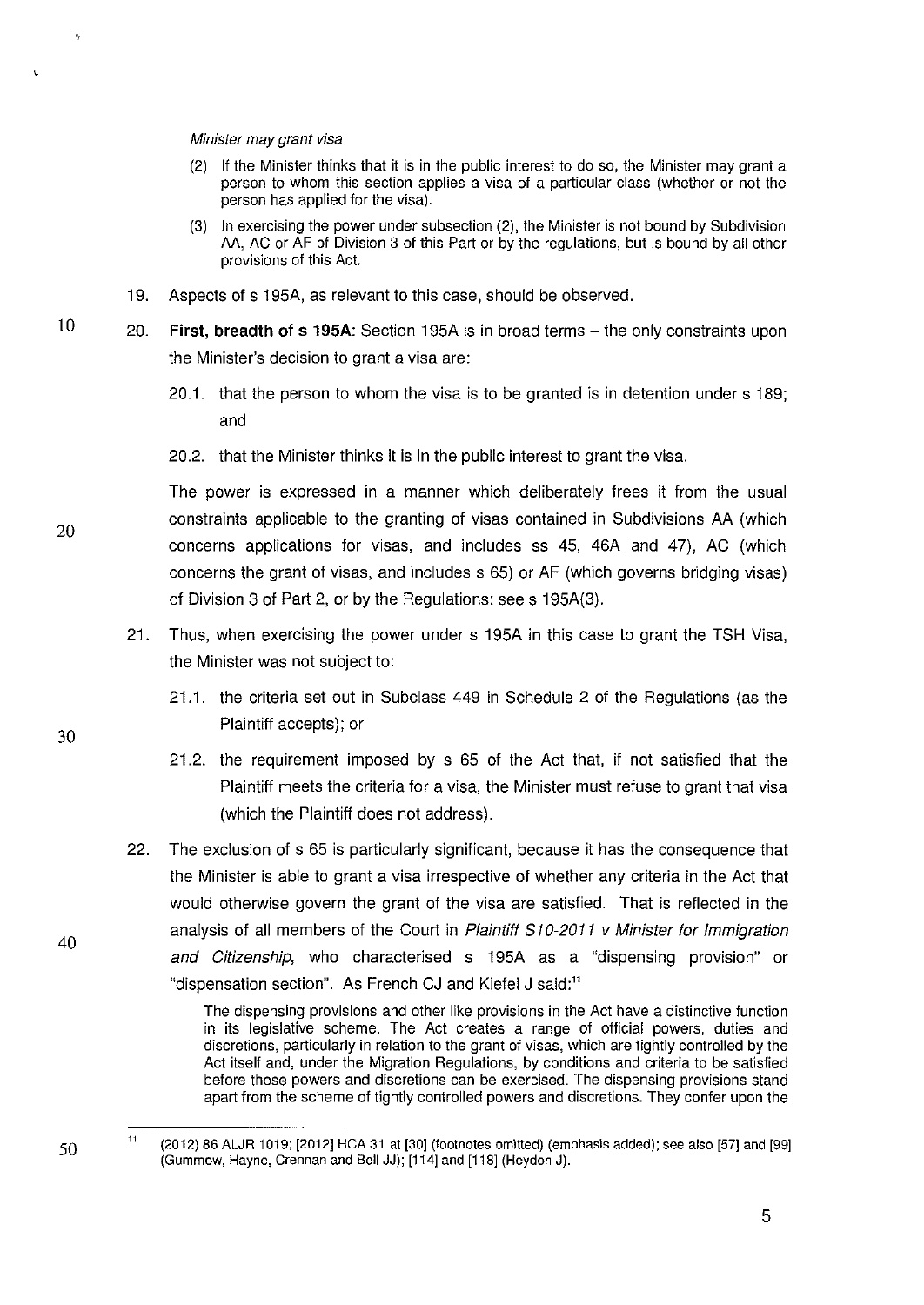Minister a degree of flexibility allowing him or her **to grant visas which might not otherwise be able to be granted because of non-satisfaction of substantive or procedural requirements.** 

- 23. Similarly in Plaintiff 810-2011, Gummow, Hayne, Grennan and Bell JJ said that the "legislative supposition" upon which powers including s 195A were conferred is "that there will be cases in which the requirements which otherwise control the administration of the Act are not to dictate a particular outcome",<sup>12</sup> and that against that background it was "not surprising that the focus of the four dispensation sections [including s 195A] is upon the Minister's view of the public interest **rather than upon satisfaction of conditions for the issue of visas"."** That clearly acknowledges that the criteria for visas do not govern the exercise of the power conferred by s 195A.
- 24. **Second, breadth of the "public interest":** The use of the phrase "public interest" to identify the prime constraint on the power conferred by s **1** 95A reveals a legislative choice to confer a power of broad import on the Minister." As French GJ, Gummow, Hayne, Grennan, Kiefel and Bell **JJ** said in The Pilbara Infrastructure Pty Ltd v The Australian Competition Tribunal:<sup>15</sup>

It is well established that, when used in a statute, the expression "public interest" imports a discretionary value judgment to be made by reference to undefined factual matters. As Dixon J pointed out in Water Conservation and Irrigation Commission (NSW) v Browning, when a discretionary power of this kind is given, the power is "neither arbitrary nor completely unlimited" but is "unconfined except in so far as the subject matter and the scope and purpose of the statutory enactments may enable the Court to pronounce given reasons to be definitely extraneous to any objects the legislature could have had in **view".** 

25. A power granted by reference to the "public interest" is of particularly broad width when conferred upon a Minister. As Hayne J pointed out in Minister for Immigration and Ethnic Affairs v Jia Legeng, "[c]onferring power on a Minister may well indicate that a particularly wide range of factors and sources of information may be taken into account, given the types of influence to which Ministers are legitimately subject"." Heydon J made a similar point in the Malaysia Declaration Case, stating:<sup>17</sup>

> The only criterion for the exercise of the powers in ss 46A and 195A is the "public interest". This is an extremely broad and diffuse criterion. The correct interpretation of legislation conferring a non-compellable discretionary power in those terms, on a political officer who is obliged to table in the Parliament exercises of the power under ss 46A(6) and 195A(6), and to submit to questioning and debate about them, is that the issues to be considered or not considered in connection with possible exercises of the discretions are to be a matter for the repository of the power.

20

10

30

40

<sup>12</sup>  (2012) 86 ALJR 1019; [2012] HCA 31 at [99(v)].

<sup>13</sup>  (2012) 86 ALJR 1019; [2012] HCA 31 at [99(ix)] (emphasis added).

<sup>14</sup>  ICM Agriculture Limited v Commonwealth (2009) 240 CLR 140 at [20] (French CJ, Gummow and Bell JJ).

<sup>15</sup>  (2012) 86 ALJR 1126; [2012] HCA 36 at [42] (footnotes omitted). See also Osland v Secretary, Department of Justice (No 2) (201 0) 241 CLR 320 at 329-330 [13]-[14] per French CJ, Gum mow and Bell JJ; O'Sullivan v Farrer (1989) 168 CLR 210 at 216 (Mason CJ, Brennan, Dawson and Gaudron JJ).

<sup>16</sup>  (2001) 205 CLR 507 at 565 [187]. See also at 528 [61] (Gleeson CJ and Gum mow J).

<sup>17</sup>  Plaintiff M70/2011 v Minister for Immigration and Citizenship (2011) 244 CLR 144 at 218 [190].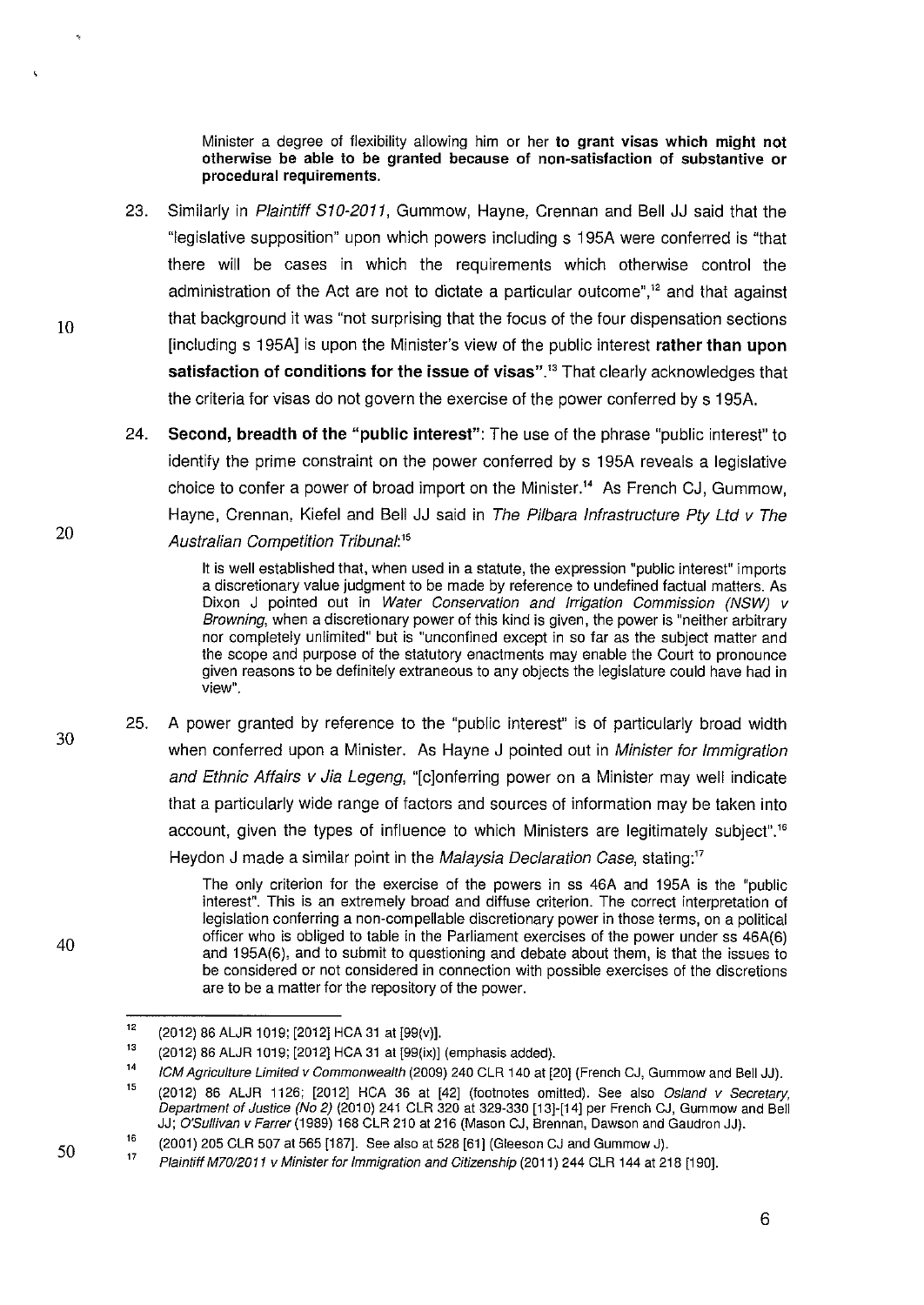- 26. **Third, position of the particular Plaintiff:** In bringing together the dispensing power of s195A with the public interest considerations that might legitimately inform it, in the instant case, one must, as Gummow, Hayne, Grennan and Bell JJ observed in Plaintiff  $S10-2011$ , attend to the position of the particular plaintiff(s).<sup>18</sup>
- 27. The present Plaintiff, unlike the plaintiffs in Plaintiff S10-2011, but closer to the plaintiff in the Offshore Processing Case.<sup>19</sup> was detained on being found in an excised offshore place. The consequences for the Plaintiff are that:
	- 27.1. he was detained under s189(3);
	- 27.2. he was an unlawful non-citizen: ss 13 and 14;
	- 27.3. he was an off-shore entry person: s 5 definition;
	- 27.4. by reason of 27.22 and 27.33, he could not make a valid application for a visa: s 46A(1), unless the Minister raised the bar, under s 46A(2);
	- 27.5. absent raising that bar, therefore, he had no right to engage the review processes of the Act;
		- 27.6. recognising the ruling in the Offshore Processing Case, a process was put in place to afford the Plaintiff procedural fairness, which led to an adverse recommendation to the Minister (against which the Plaintiff has sought judicial review).
- 28. In summary, the Plaintiff may be described as a person, as of 12 April 2012, whom the Act required to remain at that time in detention, without a visa or any immediate lawful right to apply for one or otherwise remain in Australia, pending the outcome of processes which were being carried out that might or might not alter that status.
	- 29. The question for the Minister, in the public interest, was whether simply to allow that series of events and processes to continue to play out or to dispense with them by creating a different regime.
	- 30. The Minister's decision involved the fashioning of the following regime in place of how the Act and procedural fairness would otherwise have played out:
		- 30.1. the Plaintiff gained the benefit of an immediate release from detention;
		- 30.2. the Plaintiff gained the benefit of an almost immediate right to work in the community, notwithstanding no prior right to do so;

20

10

40

<sup>18</sup>  Plaintiff S10-2011 (2012) 86 ALJR 1019; [2012] HCA 31 at [59]-[61], [78]-[80].

<sup>19</sup>  Plaintiff M61/2010E v Commonwealth (2010) 243 CLR 319.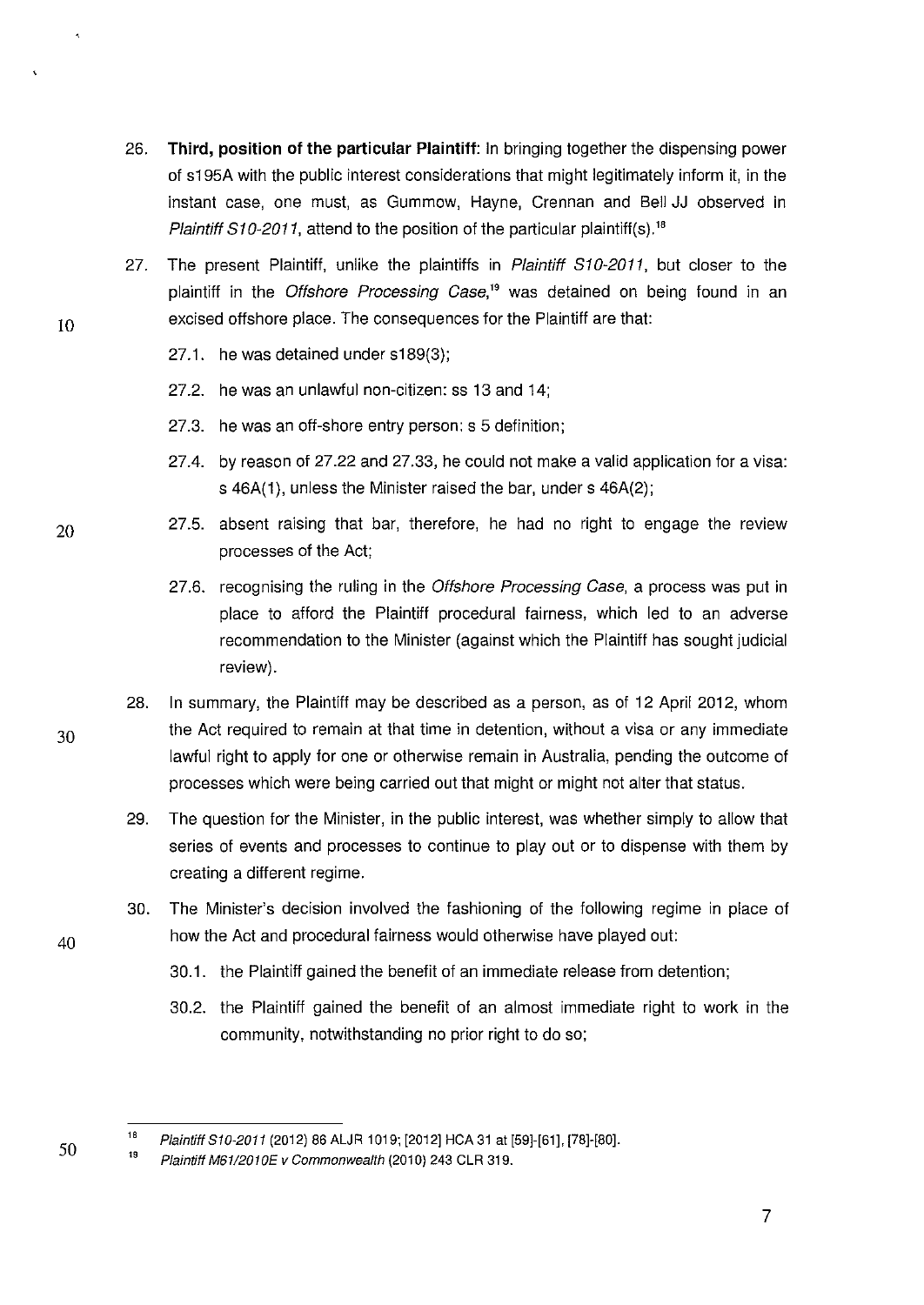- 30.3. the Plaintiff's entitlement to have a procedurally fair decision on whether to permit him to make a valid application for a protection visa, through a process already set in play, was preserved; and
- 30.4. the Plaintiff suffered the restriction (if in truth it is a restriction) that his attempts to convert his status from unlawful non-citizen to lawful non-citizen were confined to the existing process preserved under 30.3; and that he could not use the fresh benefits he received under 30.1 and 30.2 as a launch-pad to start further claims.
- 31. The Minister thereby focused on the critical question: was the public interest better served by a release of the Plaintiff from detention, on terms, or by continued detention, on the terms otherwise dictated by the Act.
- 32. And in fashioning "the terms" for the release from detention, the Minister focused on, and was entitled to focus on, whether the category of visa known as a TSH Visa would achieve the public interest objectives. Whether the Plaintiff otherwise would meet all criteria for such a visa, and the legal and practical consequences of granting such a visa, became matters that, to the extent that the Minister wished to consider them, were relevant only through the public interest prism.
- 33. **Fourth, support from context:** Based on the above points, it is not necessary to go beyond the plain terms of s 195A to conclude that it supports the grant of a TSH Visa, irrespective of any criteria that may or may not be found in s 37A of the Act. However, the circumstances in which s 195A was introduced into the Act further support a broad construction of the power s 195A confers, because they demonstrate that that power is remedial in nature: it was designed to equip the Minister with a wide power to effect the release of unlawful non-citizens from detention. There is no suggestion that any fetter on the kinds of visa that could be granted was intended. Indeed, the indications are to the contrary. Thus, the Explanatory Memorandum to the Migration Amendment (Detention Arrangements) Bill 2005 (Cth) stated:<sup>20</sup>

Subsection 195A(2) empowers the Minister to grant to a person who has been detained in accordance with section 189 a visa of a particular class ... if the Minister thinks that it is in the public interest to do so. This is a non-compellable, discretionary power dependent upon the Minister's consideration that such grant of a visa would be in the public interest. **It is intended that it will be used to release a person from detention where it is not in the public interest to continue to detain them.** 

Subsection 195A(3) specifies that where the Minister chooses to exercise the discretionary power in subsection (2), he or she is not bound by provisions contained in Subdivisions AA (Applications for visas), AC (Grant of visas) or AF (Bridging visas) of Division 3 of Part 2 of the Act or by the regulations, but is bound by all other provisions of the Act. This is to clarify that in the exercise of the section 195A power, the Minister is

10

30

20

40

<sup>20</sup>  Explanatory Memorandum at [20]-[21] (emphasis added).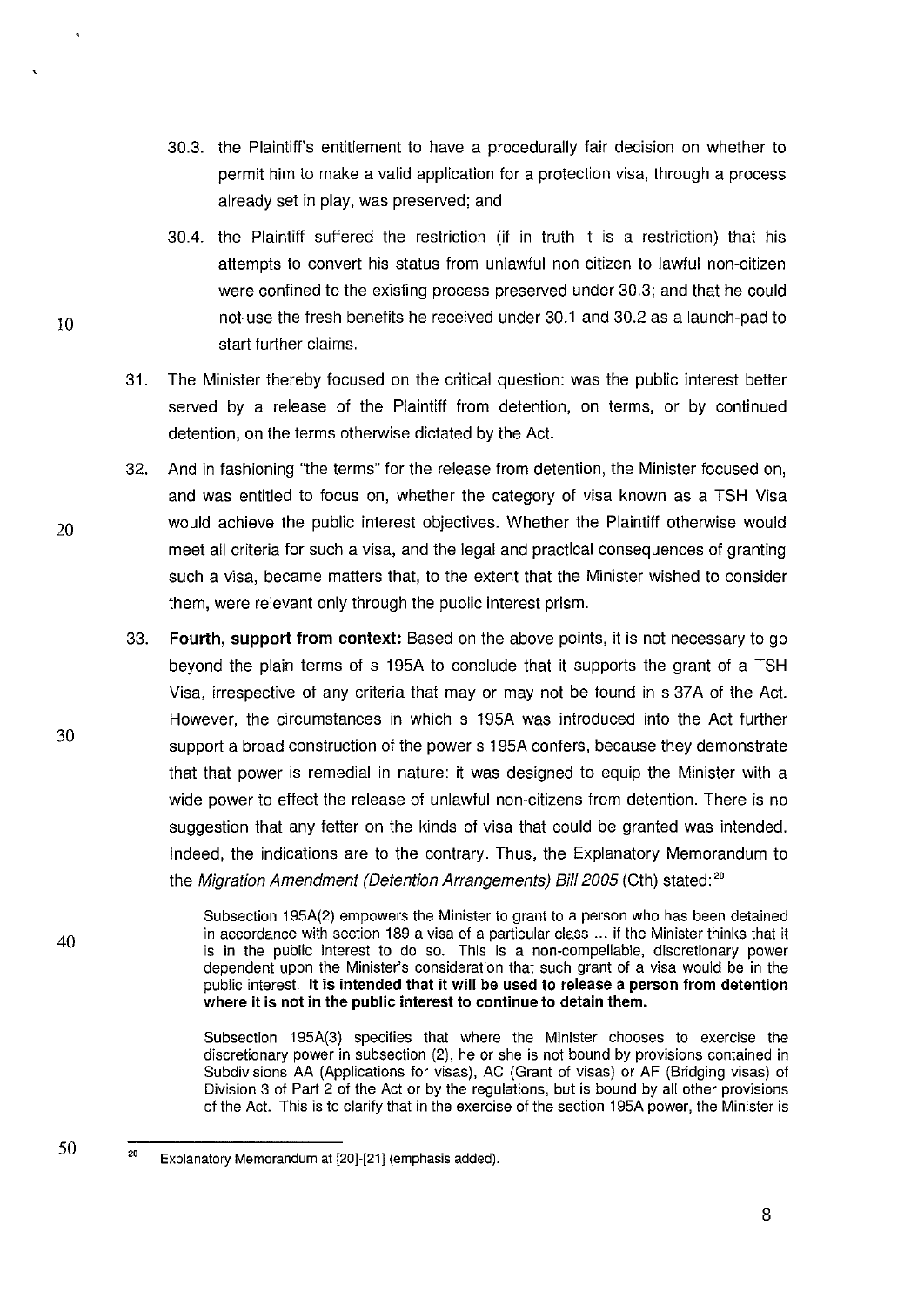not bound by the usual requirements that apply to the grant of visas. The Minister will have the **flexibility to grant any visa that the Minister considers is appropriate** to that individual's circumstances ....

- 34. For the above reasons, provided the Minister thinks it in the public interest to do so, when exercising his power under s 195A the Minister can grant any visa, regardless of whether the person to whom he proposes to grant the visa satisfies any criteria that otherwise would be relevant to a grant of a visa of that kind. It is irrelevant that some such criteria may be found in parts of the Act that are not dis-applied by s 195A(3), because the provisions that create visa criterion derive their legal effect only through the operation of  $s$  65<sup>21</sup> (a point emphasised in the note to  $s$  65(1), which expressly refers to s 195A). The statement in the Explanatory Memorandum that the Minister can grant **any visa** that he considers appropriate under s 195A is correct because the exclusion of Subdivision AC (including s 65} has the consequence that visa criteria specified in parts of the Act that are **not** separately excluded by s 195A(3) are nevertheless rendered irrelevant.
- 20 35. The contrary view would mean, amongst other things, that s 195A could not be used to grant protection visas unless the Minister was first satisfied that the criterion in s 36(2) were met. That would be contrary to the terms, remedial purpose and explanatory material pertaining to s 195A.
	- 36. Finally, the power conferred by s 195A operates in a somewhat similar manner to the power conferred on a court by s 447A of the Corporations Law. The exercise of power by the Minister under section 195A does not circumvent the operation of the Act; rather, s 195A is to be understood as an integral part of the legislative scheme that permits alterations to the way in which the Act is to operate in relation to those persons to whom it applies.<sup>22</sup>
	- 37. For the above reasons, it is unnecessary to decide whether s 37A in its operation independently of s 195A creates the mandatory criterion for the grant of a TSH Visa contended for by the Plaintiff. It is only if it was not open to the Minister to decide that it is in the "public interest" to grant the TSH Visa that any question of power arises with respect to s 195A. No argument of that kind having been advanced, the attack on the validity of the TSH Visa should be dismissed.

10

30

50

<sup>21</sup>  See Plaintiff M47/2012 v Director-General of Security (2012) 86 ALJR 1372; [2012] HCA 46 at [179] (Hayne J), noting that it is s 65 of the Act that "gives practical effect to the prescription of criteria under s  $31(3)$ ".

<sup>22</sup>  Australasian Memory Pty Limited v Brien (2000) 200 CLR 270 at [24].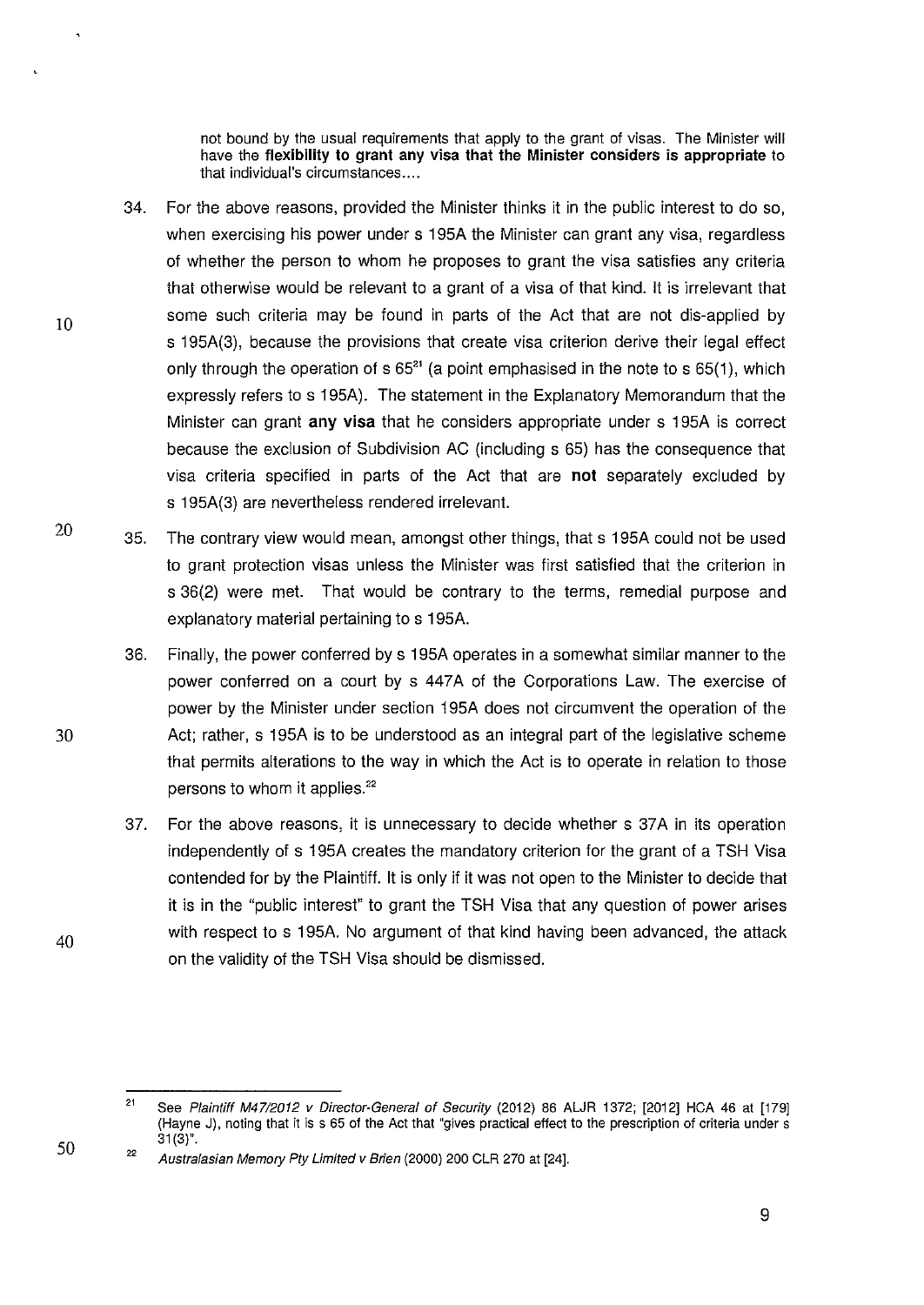# Construction and effect of s 37A: the Plaintiff's mandatory criterion is erroneous

- 38. If, contrary to the above, it is necessary to examine the operation of s 37A, the starting point is to focus on the precise terms of the mandatory criterion (or criteria) that the Plaintiff seeks to insert into s 37A(1). The elements of that suggested criterion seem to be:<sup>23</sup>
	- 38.1. that the need for protection responds to a "humanitarian emergency";
	- 38.2. more specifically, that the emergency involves the "actual or likely displacement of the person from his or her place of residence and a grave fear for the person's personal safety because of the circumstances of the displacement"; and
- 38.3. that, in the case of an initial TSH Visa, the person must be outside Australia at the date of the grant of the visa, needing to "travel to, enter and remain in" Australia in order to escape the harm arising from the humanitarian 20 emergency (this aspect of the Plaintiff's argument is dealt with separately, below).
	- 39. Even if mandatory criteria were read into s 37A, which is to be doubted (see below), they should not be criteria of the rigid and restrictive kind contended for by the Plaintiff.
	- 40. Section 37A does not in terms establish any mandatory criterion for the grant of a TSH Visa, let alone those criteria contended for by the Plaintiff. A clear contrast can be drawn with s 36(2), which does establish a legislative criterion for the grant of a protection visa.
	- 41. It is not disputed that s 37A was introduced into the Act at the time of a humanitarian response to the genocide in Kosovo. $24$  However, the visa is not confined to persons coming from that region, or persons suffering a similar plight, either on its face or by criteria imposed by the Regulations.<sup>25</sup> On the contrary, the Regulations envisage that the grant of a TSH Visa may be appropriate in a range of circumstances.<sup>26</sup> Those Regulations are authorised by s 31 (3) of the Act, which expressly contemplates that the Regulations may prescribe criteria for the class of visas created by s 37A. In those circumstances, there is no necessity to imply any additional criteria from the Act itself, let alone the highly rigid and restrictive criteria propounded by the Plaintiff, particularly given that Parliament has explicitly created criteria for some kinds of

10

30

40

<sup>23</sup>  Plaintiff's Submissions at [59]·[62]

<sup>24</sup>  Second Reading Speech to the Migration Legislation Amendment (Temporary Safe Haven Visas) Bill 1999 (Cth), Hansard, Senate, 21 April 1999 at 3965-3966.

<sup>25</sup>  See item 449.221 of Schedule 2 of the Migration Regulations 1994 (Cth).

<sup>26</sup>  Migration Regulations, clauses 448.221 and 449.221.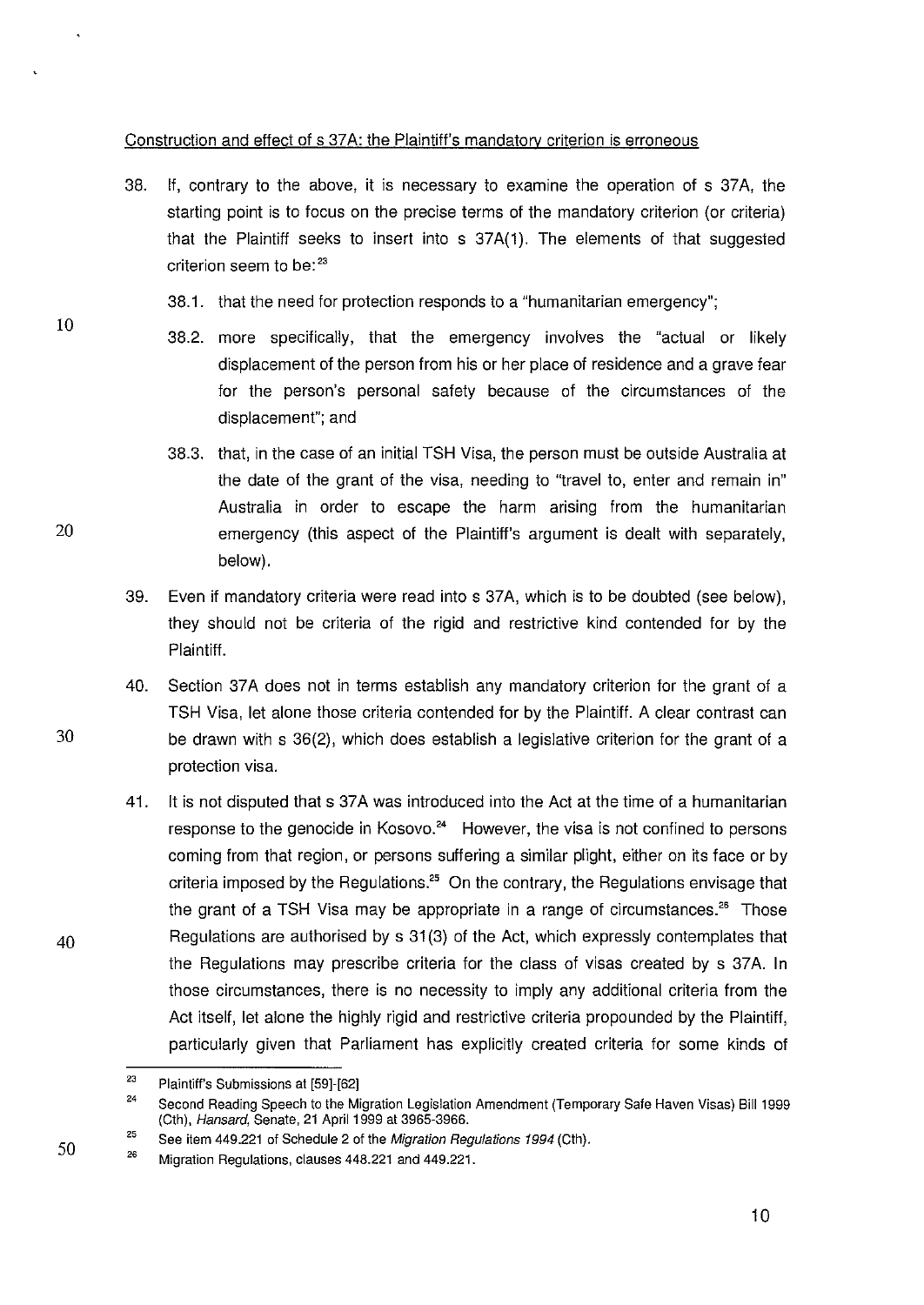visas and has otherwise left it to the Regulations both to create categories of visa and to prescribe their criteria.

- 42. Further, as the Plaintiff correctly observes, in the present case the Regulations are not applicable (see s 195A(3)). Accordingly, they cannot be a source for the mandatory criterion that the Plaintiff asserts.
- 43. In addition, the note to s 37A(1) states that a TSH Visa "is granted to a person to give 10 the person temporary safe haven in Australia". The note is not sufficient in itself to generate a criterion for the grant of a TSH Visa, let alone the specific criterion contended for by the Plaintiff. Although the note now forms part of the Act (by contrast to the position when s 37A was first enacted).<sup>27</sup> it is not itself a substantive provision.<sup>28</sup> The note assists only in so far as it aids in construing the language used in the substantive provisions in s 37A.
- 44. All that remains is the name of the visa ("temporary safe haven visa"). This is an  $20$  insufficient basis on which to imply the imposition of a criterion (or criteria) in the rigid and restrictive manner propounded by the Plaintiff.
	- 45. In light of the manner in which the issues are joined between the parties, it is not strictly necessary for this Court to resolve two further issues:
		- 45.1. The first of these issues is whether, independently of s 195A, s 37A(1) contains any criterion for the grant of a TSH Visa. The better view is that s 37A(1) does not create any criteria for the grant of a TSH Visa at all. It simply creates and names a class of visa - "there is a class of temporary visas ... to be **known** as temporary safe haven visas". That drafting is similar to that employed in ss  $34(1)$ ,  $35(1)$  and  $36(1)$ . In the context of s  $36(1)$ , it has never been suggested that the formulation creates a criterion that must be satisfied before a protection visa can be granted.
		- 45.2. The other issue that it is not strictly necessary to determine is whether, if s 37A does contain a criterion other than that contended for by the Plaintiff, in what terms should the criterion be articulated? The Minister contends that the criterion could only be that the person to whom the visa is granted needs temporary safe haven as a consequence of the circumstances in their country



<sup>27</sup>  Acts Interpretation Act 1901 (Cth) s 13.

<sup>28</sup>  Section 13 was introduced into the Acts Interpretation Act by the Acts Interpretation Amendment Act 2011 (Cth). The Explanatory Memorandum concerning that provision stated that "new section 13 would not prescribe how much weight (if any) should be given to particular material forming part of an Act in interpreting the Act. Of course, primacy should normally be given to the substantive provisions of an Act over headings and explanatory notes in interpreting an Act." That Act expressly gives retrospective operation to the amendment to s 13: see Acts Interpretation Amendment Act 2011 (Cth) Sch 3, item 1.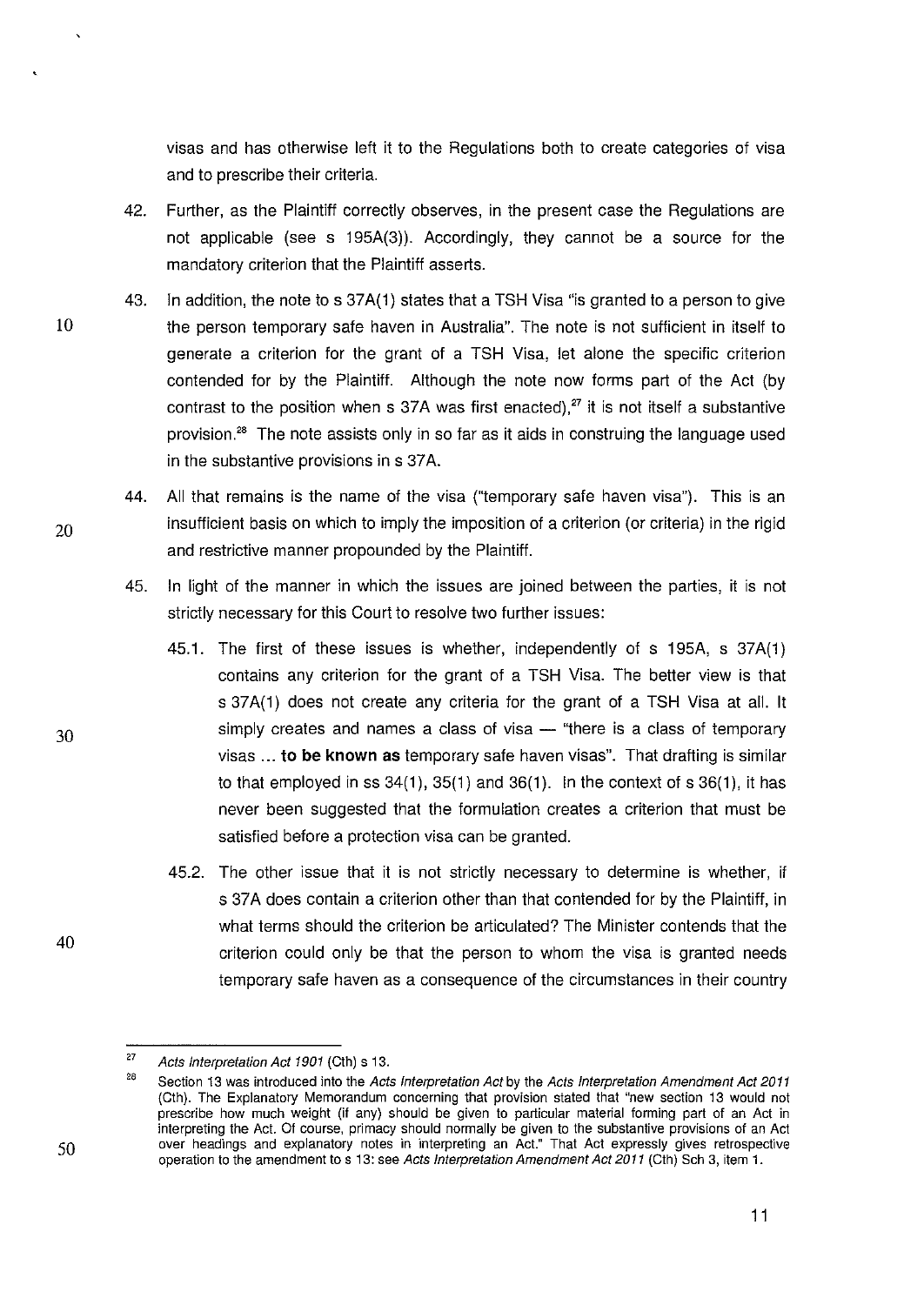of residence. There is no textual foundation for any more detailed or more demanding criterion.

46. The Plaintiff has not advanced a case that a criterion in the terms postulated in 45.2 was not satisfied in relation to the Plaintiff. Nor does the Special Case support such an argument, The Plaintiff has sought asylum in Australia based on his claim to have a well-founded fear of persecution in Sri Lanka.<sup>29</sup> Whether that claim is ultimately good or bad, and the Plaintiff continues to maintain that it is good (otherwise these proceedings are just an exercise in delay), the material before the Court does not establish that the Plaintiff did not need temporary safe haven as a consequence of the circumstances in Sri Lanka.

# Construction and effect of s 37A: effect of "travel to, enter and remain in"

- 47. It is appropriate to deal separately with the aspect of the Plaintiff's argument based on the words "travel to, enter and remain in" in s 37 A.
- 48. The description of a TSH Visa in s 37A as a visa "to travel to, enter and remain in Australia" does not create a requirement that a TSH Visa can be granted for the first time only to a person who is outside Australia (being a person who therefore needs to "travel to" Australia).
- 49. The Plaintiff accepts, correctly, that a **second or further** grant of a TSH Visa may be made to a person within Australia.<sup>30</sup> However, the Plaintiff asks the Court to read s 37A as if it imposes a restriction on the grant of a TSH Visa that varies depending on whether a person has previously been granted a TSH Visa. Acceptance of that submission would require the Court to rewrite s 37A, and to treat it as if it said "on the first grant, to travel to, enter and then remain, and on a subsequent grant, to travel to, enter or remain, in Australia".
- 50. There is no basis for interpreting s 37A in that way.
- 50.1. The use of the term "and" to connect "travel to", "enter" and "remain in" does not require the construction for which the Plaintiff contends. Although the 40 ordinary meaning of "and" is conjunctive,<sup>31</sup> it may also be used disjunctively.<sup>32</sup> Close attention to context and purpose is therefore required in discerning the relevant usage.

20

10

<sup>29</sup>  SCB 48ft, in particular SCB 66·69.

<sup>30</sup>  Plaintiff's Submissions at [61 ].

<sup>31</sup>  Victims Compensation Fund v Brown (2003) 77 ALJR 1797 at [13] (Heydon J, with whom McHugh ACJ, Gummow, Kirby and Hayne JJ agreed).

<sup>32</sup>  See, eg, Thompson v Randwick Corporation (1951) 81 CLR 87 at 91 (the Court).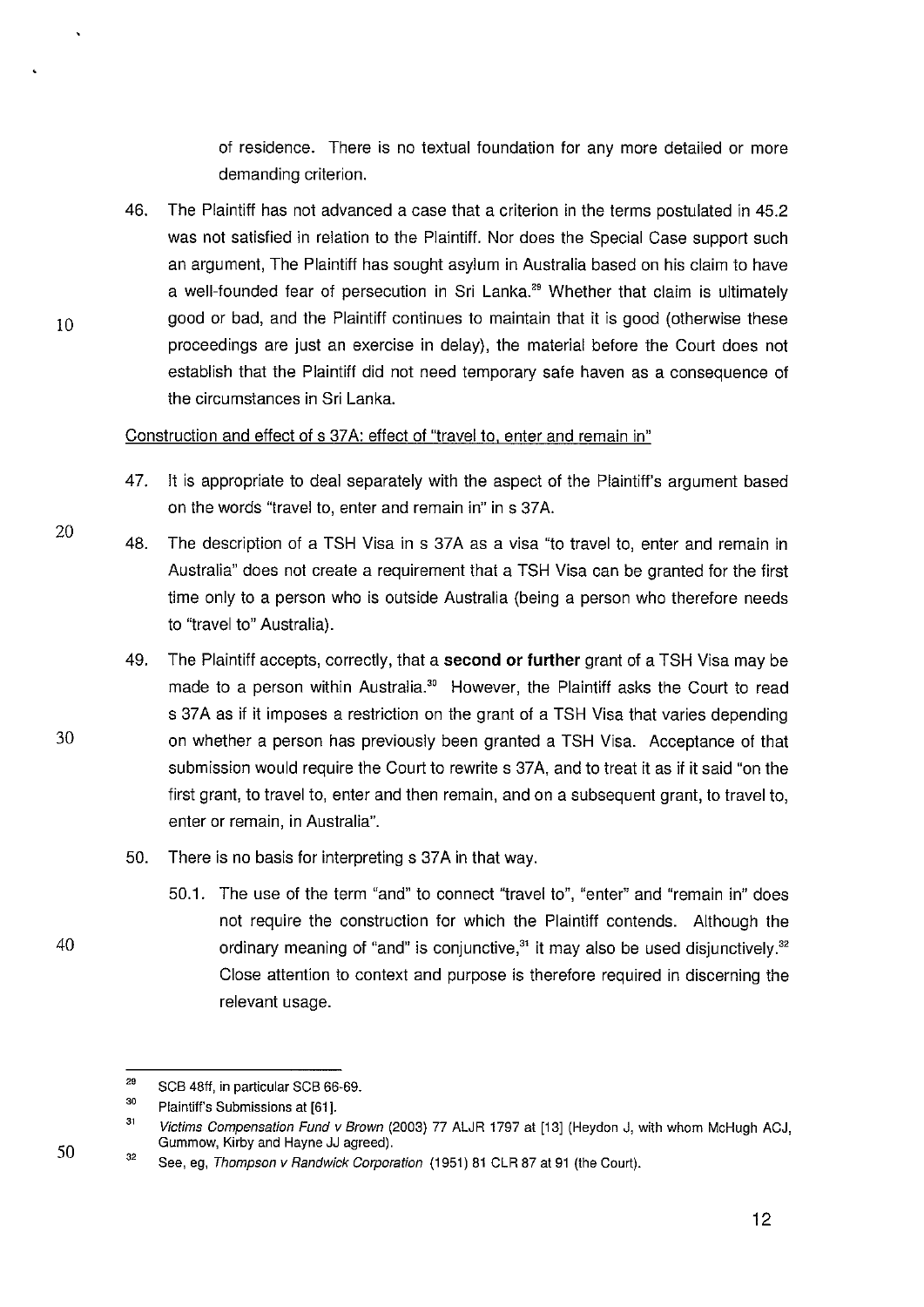- 50.2. Here, as the Plaintiff concedes, "and" is used disjunctively for a second or further grant of a TSH Visa. That reading is confirmed by s 91K of the Act, which expressly contemplates that a TSH visa may be sought by a person who is already in Australia. The Regulations likewise contemplate that a TSH visa may be sought by a person who is already in Australia, and thus has no need to "travel to" Australia.<sup>33</sup>
- 10 20 50.3. If the words "travel to, enter and remain" do not prevent the grant of a second or subsequent TSH Visa to a person who is already in Australia, there is no textual basis upon which they could prevent the grant of an initial TSH Visa to such a person. The meaning of the words cannot vary with the facts particular to a given visa applicant. Nor is there any reason to attempt to give the words of s 37A(1) such a differential operation. There are a variety of circumstances in which a person who is already in Australia might become (or have already been) eligible for a TSH Visa. For example, a person might have travelled to Australia on a tourist visa and, while here, events in his or her home country might occur that satisfy the criteria in the Regulations.<sup>34</sup> There is no reason to imply a restriction on the power of the Minister to grant a remedial visa of this kind that would prevent its grant to a person in such circumstances.
	- 51. The same composite phrase 'travel to, enter and remain in" Australia is used in s 38A of the Act, which provides for a class of temporary visas to be known as enforcement visas.
		- 51.1. Enforcement visas are governed by Division 4A of Part 2. That Division expressly provides that in certain circumstances an enforcement visa is granted to a person within the migration zone (see, e.g., s 1648(2)).
			- 51.2. Thus, in s 38A the composite phrase does not impose a limitation such that the visa may only be granted to a person who needs to travel to Australia. The phrase in that section must use "and" disjunctively.
			- 51.3. Given that the composite phrase is used disjunctively in s 38A, the same construction should apply where the same phrase appears in other parts of the Act.<sup>35</sup>

30

50

<sup>33</sup>  See, in particular, Migration Regulations 1994 (Cth) reg 2.04(2)(b) and Sch 1, item 1223B and Sch 2, clause 449.412, which contemplates that a TSH visa (subclass 449) may be granted to a person who is in Australia.

<sup>34</sup>  Cf Plaintiff's Submissions at [61].

<sup>35</sup>  Taikato v R (1996) 186 CLR 454 at 461-462 (Brennan CJ, Toohey, McHugh and Gummow JJ), citing Registrar of Titles (WA) v Franzon (1975) 132 CLR 611 at 618. See also Bennion on Statute Law (3<sup>rd</sup> edn, 1990) at 188: "It is presumed that a word or phrase is not to be taken as having different meanings within **the same instrument, unless this intention is made clear. Where the context shows that the term has a**  particular meaning in one place, it will be taken to have that meaning elsewhere. Thus Cleasby B said: 'It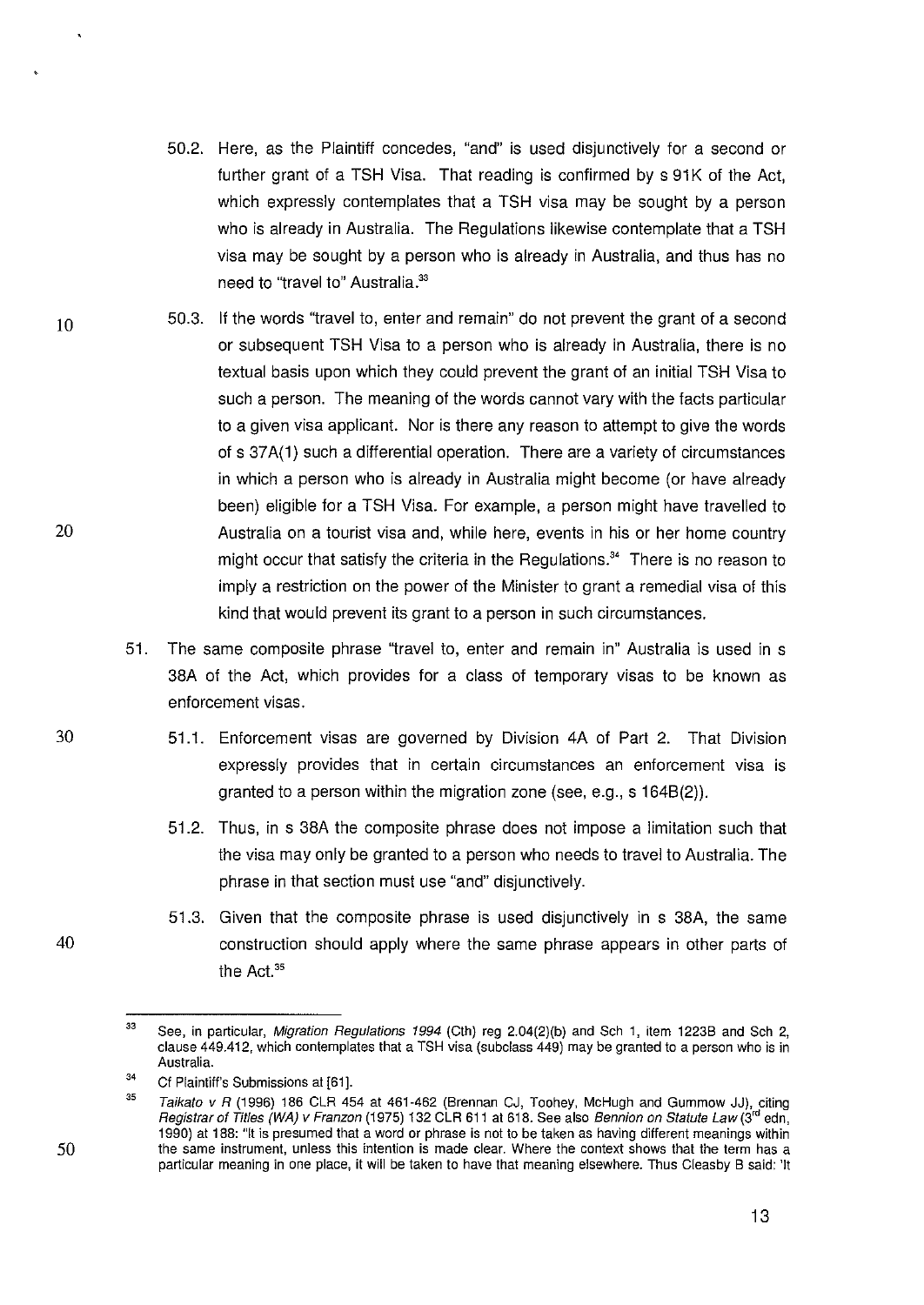- 52. Other provisions in the Act likewise support the contention that the use of the composite phrase "travel to, enter and remain in Australia" permits the Minister to grant the visa for the person either to travel to, enter and remain in Australia or simply to remain in Australia. Thus:
	- 52.1. Section 40(1) provides that all visas may be subject to regulations that provide that visas only be granted in specified circumstances. Section 40(2) provides that the circumstances may include that the person is outside Australia.
	- 52.2. Section 31 (4) provides that the regulations may prescribe whether visas of a class are visas to travel to and enter Australia, or to remain in Australia, or both.

These provisions suggest that a requirement that a person to whom a visa is to be granted be outside Australia will be imposed by regulation, rather than found in the section that creates the visa class (save where the language of the section is unequivocal, as in ss 34 and 35, those being visa classes that are expressly excluded from s 31(3) of the Act).

- 53. For the above reasons, the word "and" ins 37A(1) should be construed disjunctively. While some other provisions of the Act use "or" when dealing with similar concepts, the Plaintiff is correct to acknowledge that the language of the Act is inconsistent.<sup>36</sup> It therefore does not provide any clear basis for any contrary construction of s 37 A.
- 54. In support of his interpretation of s 37A, the Plaintiff relies on what he describes as "legislative history and other extrinsic materials". $37$  The factual material to which the Plaintiff refers goes beyond the agreed facts in the special case (and further it plainly involves "speculation").<sup>38</sup> The material ought be disregarded for that reason. But the material is irrelevant in any event because the Plaintiff seeks to use the circumstances in which s 37A of the Act was introduced, and the manner in which the visa class has since been administered, to limit the scope of the section. But even if the "facts" to which the Plaintiff refers were included in the special case and were properly before the Court, they would not assist as aids to the construction of s 37A. <sup>39</sup>

30

10

20

50

**is a sound rule of construction to give the same meaning to the same words occurring in different parts of**  an Act of Parliament' (Courtauld v Legn (1869) LR 4 Ex 126, 130)."

<sup>36</sup>  Plaintiff's Submissions at [35]-[46]. Likewise, the use of terminology in the Regulations in not uniform: Plaintiff's Submissions at [52].

<sup>37</sup>  Plaintiff's Submissions at [53]-[57].

<sup>38</sup>  In particular, the material in footnotes 42-46 of the Plaintiff's Submissions.

<sup>39</sup>  See discussion in Plaintiff M70/2011 v Minister for Immigration and Citizenship (2011) 244 CLR 144 at [13] (French CJ), [127]-[128] (Gummow, Hayne, Grennan, Bell JJ), [225] (Kiefel J), in relation to the Respondent's attempt there to rely upon the contemplated use, and subsequent actual use, of s 198A of the Act to allow offshore processing in Nauru.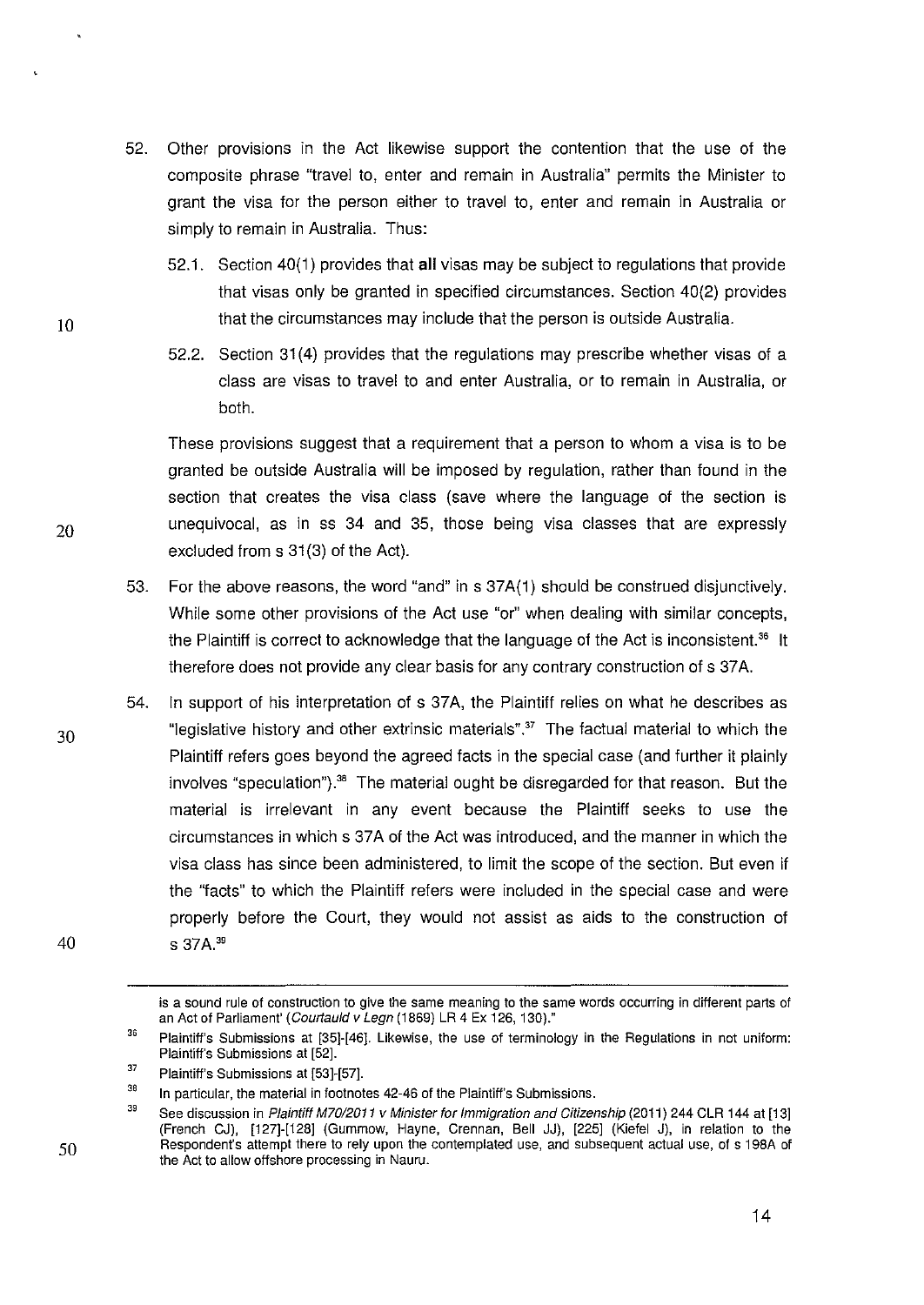#### No improper puroose in arantinq the TSH Visa

- 55. In assessing whether the grant of the TSH Visa was for an "improper purpose", the Plaintiff's focus on the note to s 37A is apt to mislead.<sup>40</sup> So is the submission that the TSH Visa was "purportedly granted" pursuant to clause 449.221 (2) of Schedule 2 to the Regulations." The propriety of the Minister's grant of the TSH Visa is to be assessed against s 195A, because that is the section under which the Minister acted in granting the visa. Accordingly, whether the Minister acted for proper and improper purposes must be identified by reference to the "public interest", not by reference to whether the grant was for the purpose of providing the Plaintiff with "safe haven in response to a humanitarian emergency".
- 56. The Plaintiff was granted a TSH Visa to facilitate his release from detention while he pursued his application for judicial review of the recommendation of an Independent Merits Reviewer that he not be recognised as a refugee.<sup>42</sup> The decision to grant the TSH Visa is properly characterised as having two interlinked purposes, neither of which is improper:
	- 56.1. It was a proper purpose to grant the Plaintiff the TSH Visa to allow him to be released from detention. The management of the mandatory detention regime, the potential for future pressures on that regime, and the governmental decision to take steps to achieve the release of groups of offshore entry persons,<sup>43</sup> are matters the Minister was entitled to regard as making it in the public interest to grant the TSH Visa.
	- 56.2. It was likewise a proper purpose to grant the Plaintiff the TSH Visa, as opposed to some other visa, because the characteristics of the TSH Visa (including that its grant attracted the statutory bar in s 91 K) were such that its grant would enable the Minister to preserve the existing assessment process in relation to the Plaintiff. The Minister regarded the preservation of existing assessment processes as necessary to avoid wasting the resources already deployed in carrying out the refugee status assessment and independent merits review processes<sup>44</sup> for the Plaintiff and some 2,383 other offshore entry persons in respect of whom similar decisions were made.<sup>45</sup> That objective

20

30

10



<sup>40</sup>  Plaintiff's Submissions at [69].

<sup>41</sup>  Plaintiff's Submissions at [59].

<sup>42</sup>  SCB 33 at [4] (addressing the people listed in Table 2, which included the Plaintiff).

<sup>43</sup>  Minister's Affidavit at [3], [6]- SCB 88-89.

<sup>44</sup>  Minister's Affidavit at [9] - SCB 90. It was open to the Minister to consider the numbers of offshore entry persons involved when considering whether it was in the public interest to grant a TSH Visa to the Plaintiff; the power under s 1 95A is not conditioned at all, let alone only, on the consideration of individual interests: Plaintiff S10 (2012) 86 ALJR 1019; [2012] HCA 31 at [99(vi)-(vii)] (Gummow, Hayne, Crennan and Bell JJ); [114] (Heydon J).

<sup>45</sup>  Minister's Affidavit at [10] - SCB 90.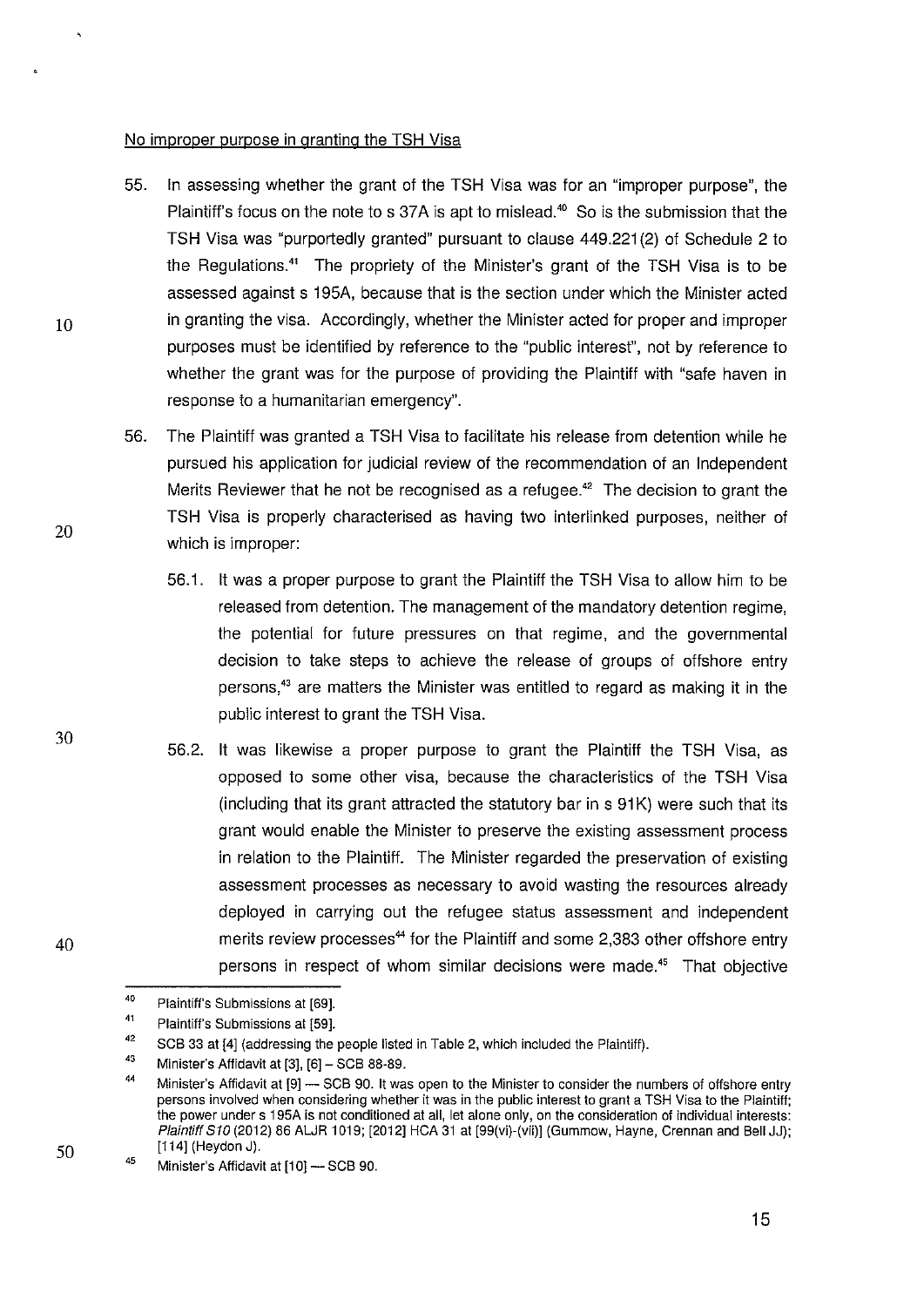was of sufficient importance that the Minister would not have exercised his power under s 195A to release the Plaintiff from detention if it could not have been achieved. The Minister was entitled to conclude that it was in the public interest to grant the TSH Visa as a means of accommodating his dual objectives of releasing the Plaintiff from immigration detention while not undermining the Government's decision as to the transitional approach it would adopt to the completion of existing assessment processes.<sup>46</sup>

- 57. It is no answer to the above argument for the Plaintiff to submit that the TSH Visa was not granted to render the Plaintiff a lawful non-citizen, and thus to secure his release from detention, because of the grant of the First Bridging Visa.<sup>47</sup>
	- 57.1. The Plaintiff wrongly asserts that the purpose of making the Plaintiff a lawful non-citizen **had been achieved** by the grant of the First Bridging Visa." That assertion would not be accurate either if the grant of the visas was simultaneous, or if the grant of the TSH Visa preceded the grant of the BV.
	- 57.2. As explained in paragraphs 61 to 68 below, the two visas were granted simultaneously; therefore, the First Bridging Visa had not, at the time of the grant of the TSH Visa, secured the Plaintiff's release from detention.
	- 57.3. Even if, contrary to that contention, the visas were granted sequentially, there is no evidence to permit this Court to conclude that the First Bridging Visa was granted first in time. It would be necessary for the Plaintiff to prove that on the balance of probabilities, and he has not discharged that onus. On the contrary, all of the relevant documents mention the TSH Visa first.<sup>49</sup> Further, it is the TSH Visa (as a substantive visa) that takes priority over a bridging visa under the Act.<sup>50</sup> It is also clear that the TSH Visa was first to be in effect. Accordingly, if only one visa was validly granted, the better view is that it was the TSH Visa.
	- 57.4. The Plaintiff's argument incorrectly assumes that the grant of the First Bridging Visa was to enable release from detention and asserts that the grant of the TSH Visa was *solely* to attract the statutory bar.<sup>51</sup> However, the purpose of securing the Plaintiff's release from detention was able to be secured by granting a TSH Visa alone. The Minister decided to grant the First

30

10

20

40

<sup>46</sup>  Minister's Affidavit at [4]-[5], [10] - SCB 90.

<sup>47</sup>  Plaintiff's Submissions at [68].

<sup>48</sup>  Plaintiff's Submissions at [68].

<sup>49</sup>  SCB 23 at [9], 29-30, 33, 36, 40.

<sup>50</sup>  Migration Act 1958 (Cth) ss 82(3), 68(4).

<sup>51</sup>  Plaintiff's Submissions at [65].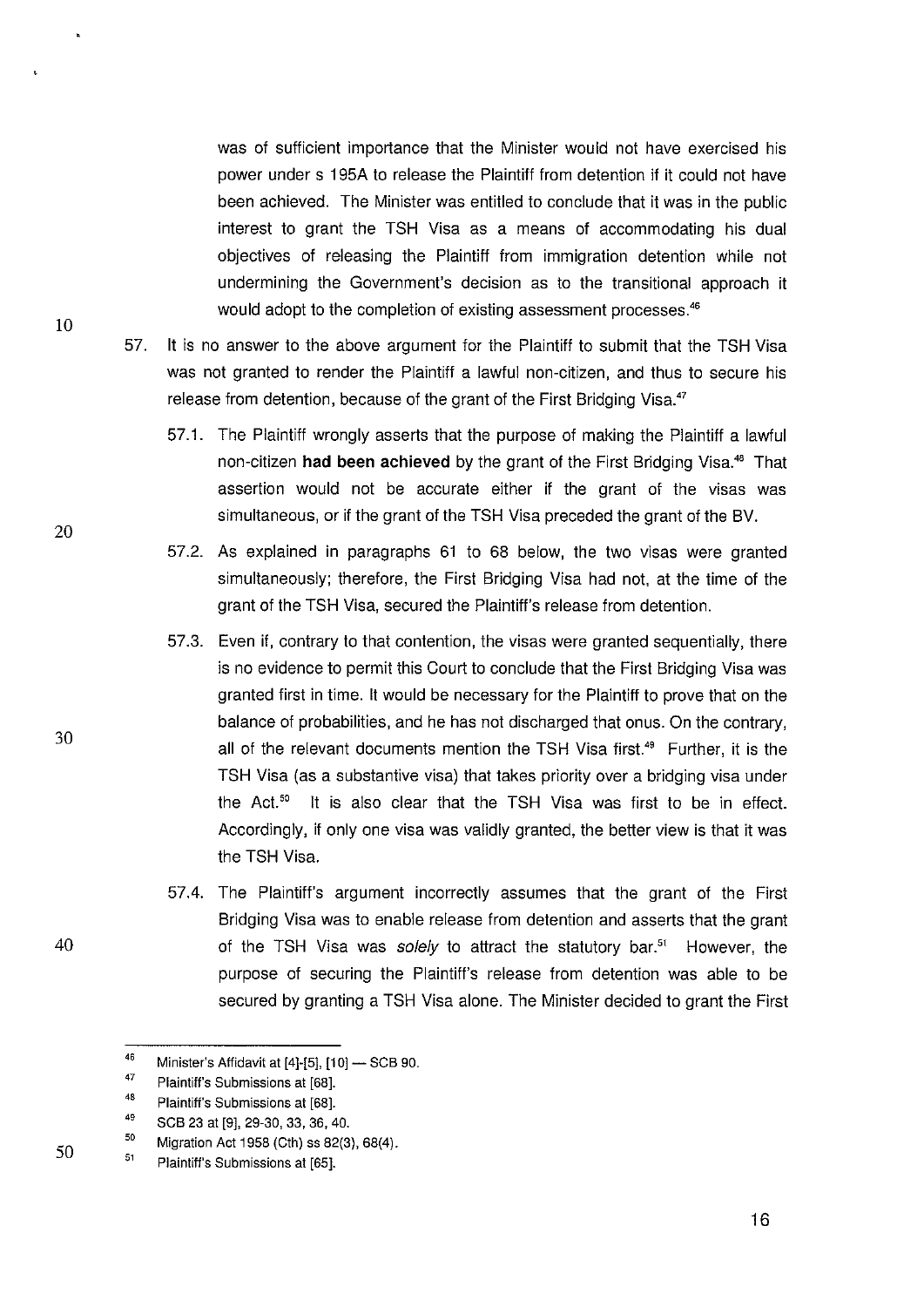Bridging Visa, to come into effect upon the expiry of the TSH Visa, for the purpose of permitting the Plaintiff the **additional** benefits of access to various support services not available to the holder of a TSH Visa, including Medicare.<sup>52</sup> That beneficial purpose in granting the bridging visa does not mean that the TSH Visa was not issued for the purpose of releasing the Plaintiff from detention. That is particularly true given the Minister's evidence<sup>53</sup> that the First Bridging Visa would not have been issued without the TSH Visa, meaning that the Plaintiff would not have been released from detention unless the TSH Visa was granted.

58. For the above reasons, the answer to Question 1 is "yes".

# **Question 2: Is the Plaintiff's application for a protection visa valid?**  Consequence of valid grant of TSH Visa

- 59. There is no dispute that, if the Minister is correct and the TSH Visa was validly  $20$  granted, then s 91K applied, and continues to apply, to prevent the Plaintiff from making a valid application for a protection visa.<sup>54</sup>
	- 60. As a consequence, the PV Application was not a valid application for a visa, and it follows from the answer to Question 1 that the answer to Question 2 is "no".

# Consequence of invalid grant of the TSH Visa

- 61. If, contrary to the Minister's contention, the TSH Visa was not validly granted, then a separate issue arises under Question 2. That issue is whether the First Bridging Visa is likewise invalid because:
	- 61.1. there was one decision by the Minister under s 195A, not two separate decisions, so that if that decision was invalid then both the visas that the Minister purported to grant by that decision are invalid; and
	- 61.2. the grant of the First Bridging Visa was so connected with the decision to grant the TSH Visa, and would not have been made had the TSH Visa not been granted, that the grant of the First Bridging Visa is incapable of being severed from the grant of the TSH Visa.

10

30

<sup>52</sup>  Minister's Affidavit at [7] - SCB 89. This purpose also explains the short duration of the TSH Visa.

<sup>53</sup>  Minister's Affidavit at [9]- SCB 89.

<sup>54</sup>  Plaintiff's Submissions at [27].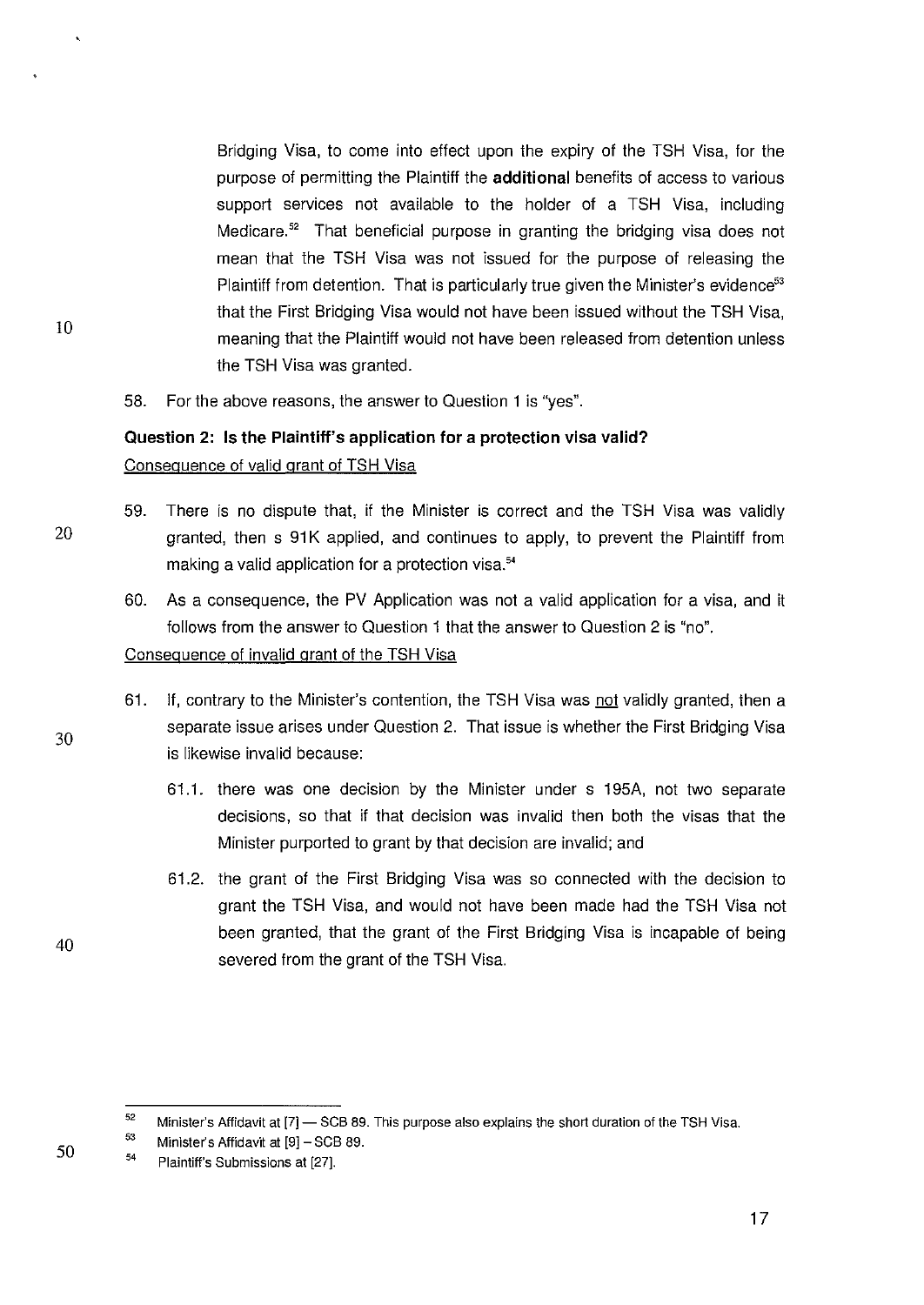- 62. The Act contemplates that a person may hold two visas at the same time.<sup>55</sup> as the Plaintiff acknowledges.<sup>56</sup> In particular, it expressly contemplates that a person may hold a bridging visa and a substantive visa at the same time; and if the bridging visa does not come into effect or ceases to have effect by reason of s 82(3), it revives upon the substantive visa ceasing to have effect (under s 68(4)).
- 63. There is nothing in the Act to suggest that two visas that may be held at the same  $10$  time may not be granted simultaneously by one decision under s 195A. The Plaintiff's reliance on the use of the singular in  $s$  195A and elsewhere is misplaced  $-$  the singular includes the plural, unless the statute evinces a contrary intention.<sup>57</sup> No such contrary intention is evinced in s 195A (or in the Act generally). There is no textual indication of such intention; nor is there any reason to imply a limitation of this kind into s 195A, given that, as discussed above, it is a broad and flexible power.
	- 64. In this case, there is clear evidence that there was a single decision under s 195A simultaneously to grant both the TSH Visa and the First Bridging Visa so as to enable the Plaintiff to be released from detention and to preserve the existing assessment process." Further, the nature of the power conferred by s 195A supports the conclusion that there was a single simultaneous grant of both visas, because the power conferred by s 195A is available only with respect to a person who is detained pursuant to s 189 of the Act. For that reason, if visas had been granted sequentially there would be, at the very least, uncertainty as to the power to grant a second visa.
- 65. As there was a single decision to grant two visas, those visas should be seen to 30 stand or fall together. If (contrary to the Minister's submissions) the grant of the TSH Visa was invalid, then that was because the Minister misapprehended the nature and scope of the discretionary power he was exercising. In those circumstances, the remarks of Mason CJ, Brennan, Gaudron and McHugh JJ in Coco v The Queen are apt:<sup>59</sup>

No doubt in some circumstances it is possible to disregard that part of the decision that goes beyond power and treat as valid that part of the decision which is within power. But that must become a **much more contentious exercise when the invalid part of the decision has influenced the making of the valid part of the decision.** In this case,

18

20

50 59

40

Minister for Immigration and Citizenship v Nystrom (2006) 228 CLR 566 at [36] (Gummow and Hayne JJ), [118] (Heydon and Crennan JJ, Gleeson CH agreeing).

<sup>56</sup>  Plaintiff's Submissions at [23]. The Plaintiff's characterization of this as occurring in "exceptional circumstances" does not alter the fact that it is something expressly contemplated by the Act. The Plaintiff says that the Act "intends that a person will only hold one substantive visa at any one time"; a submission of that kind was said to be framed too broadly by Gummow and Hayne JJ in Nystrom (2006) 228 CLR 566 at [30]. But in any event, here the Plaintiff was not granted two substantive visas: he was granted one **substantive visa and one bridging visa.** 

<sup>57</sup>  Acts Interpretation Act 1901 (Cth) s 23(b).

<sup>58</sup>  Minister's Affidavit at [6] - SCB 89. There is one decision record evidencing the grant of two visas by one decision: SCB 33-34; and one Statement to Parliament (as required by s 195A(4)): SCB 36.

<sup>(1994) 179</sup> CLR 427 at 443 (emphasis added).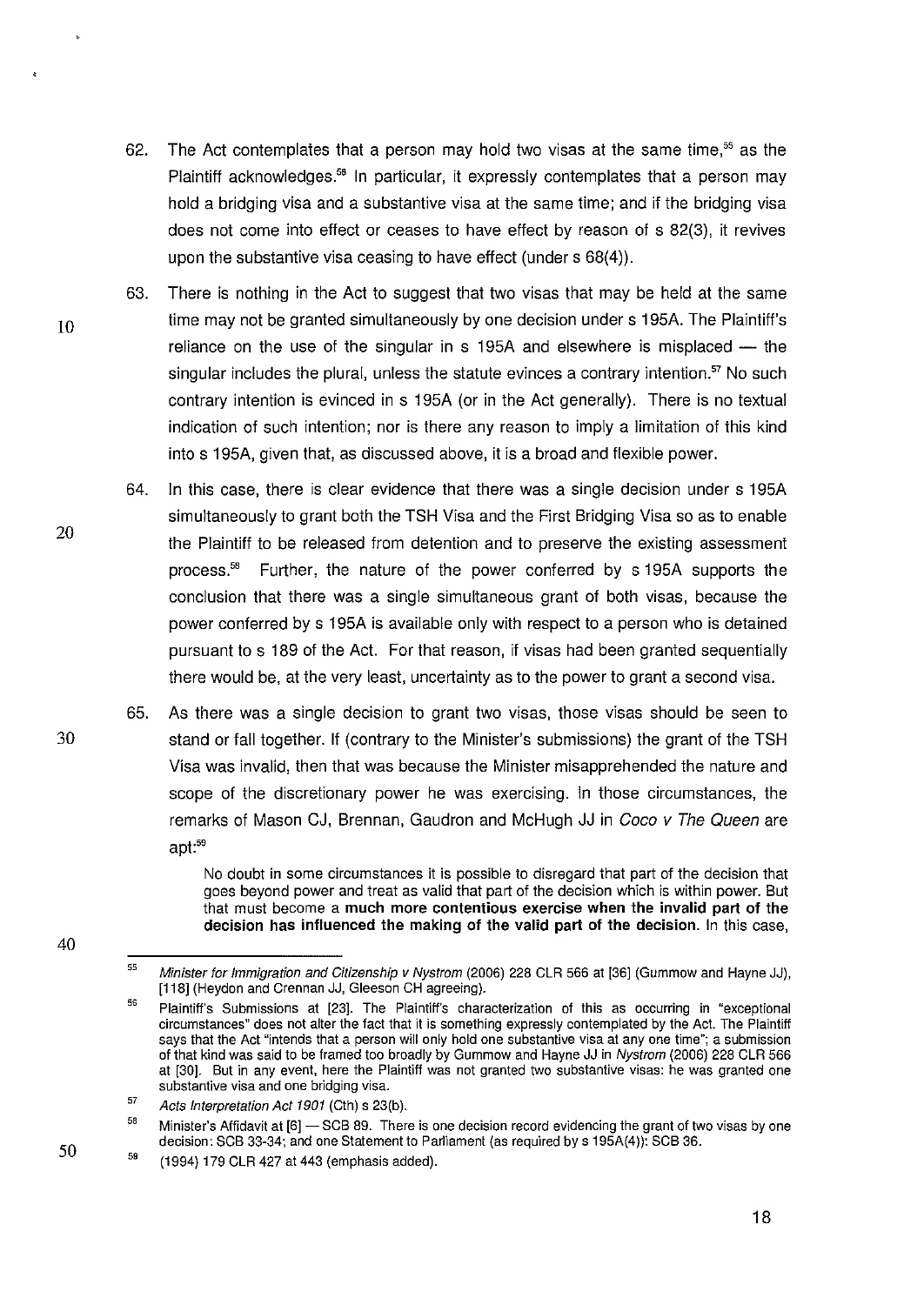the approval is expressed in such a way as to make it appear that authorization to enter private property was an integral and essential element in the approval to use the listening devices. So much is made clear by the reference to installation in both the paragraph which constitutes the approval and the first condition. In this situation there is no scope for speculation, on the assumption that speculation is legitimate, about what Carter J would have done had he appreciated that authorization of entry onto private property was beyond power.

If it were necessary to consider the question from the viewpoint of severance, we would come to the conclusion that it is not possible to sever. The fact that what is bad is an integral and essential element of what is good leads to the conclusion that the 10 **approval is wholly void.** 

# 66. In Ruhani v Director of Police (No 2}, *<sup>60</sup>*this Court referred to the absence of any legislative provision that would displace the:

common law presumption that ... the balance of the instrument is not to be carried into effect independently of the part which fails. It could not be said that to treat the visa as effective, shorn of the conditions, would be to effect no change to the substantial purpose and effect of the instrument.

- 67. The test is "the intention of the maker".<sup>61</sup> The Minister's evidence in relation to this issue is unequivocal: if the Minister had not been able to grant the TSH Visa to the Plaintiff simultaneously with the First Bridging Visa, he would not have exercised his power under s 195A to grant the First Bridging Visa." This evidence is uncontested. It shows that the grant of the TSH Visa was an "integral and essential element" in the decision to grant the two visas. To adapt the words of Aickin J in Bread Manufacturers, it is plain that the Minister intended to produce two results at the same point of time. "The intention necessarily involved in such a process is that both events should happen."<sup>63</sup> As a consequence, the grant of the TSH Visa was 30 inseverable from the grant of the First Bridging Visa.
	- 68. Thus if, contrary to the Minister's principal submissions, the TSH Visa was invalid, the First Bridging Visa was also invalid. As a consequence the Plaintiff was not a lawful non-citizen at the time he made the PV Application. In those circumstances, s 46A(1) applied to prevent him from making a valid application for a protection visa at that time (and at any time prior to the grant of the Second Bridging Visa on 15 October 2012). For that reason, the PV Application was not a valid application.
- 40 69. Thus the answer to Question 2 is "no".

<sup>60</sup>  (2005) 222 CLR 580 at [20]. The Court cited Bank of New South Wales v Commonwealth (1948) 76 CLR 1 at 370-371; Harrington v Lowe (1996) 190 CLR 311 at 326-328; Director of Public Prosecutions v Hutchinson [t990] 2 AC 783 at 804, 808; Commissioner of Police v Davis [t994] t AC 283 at 298-299. Citing many of the same cases, Aronson, Dyer and Groves state: "[A]n alteration in the substance of the unobjectionable part by deletion of the bad part should be fatal to severability": Judicial Review of Administrative Action (4<sup>th</sup> edn, 2009) at 738 [10.175].

<sup>61</sup>  Bread Manufacturers of NSW v Evans (1981) 180 CLR 404 at 441 (Mason and Wilson JJ); see also 445 (Aickin J).

<sup>62</sup>  Minister's Affidavit at [9] - SCB 89.

<sup>63</sup>  Bread Manufacturers of NSW v Evans (1981) 180 CLR 404 at 445 (Aickin J).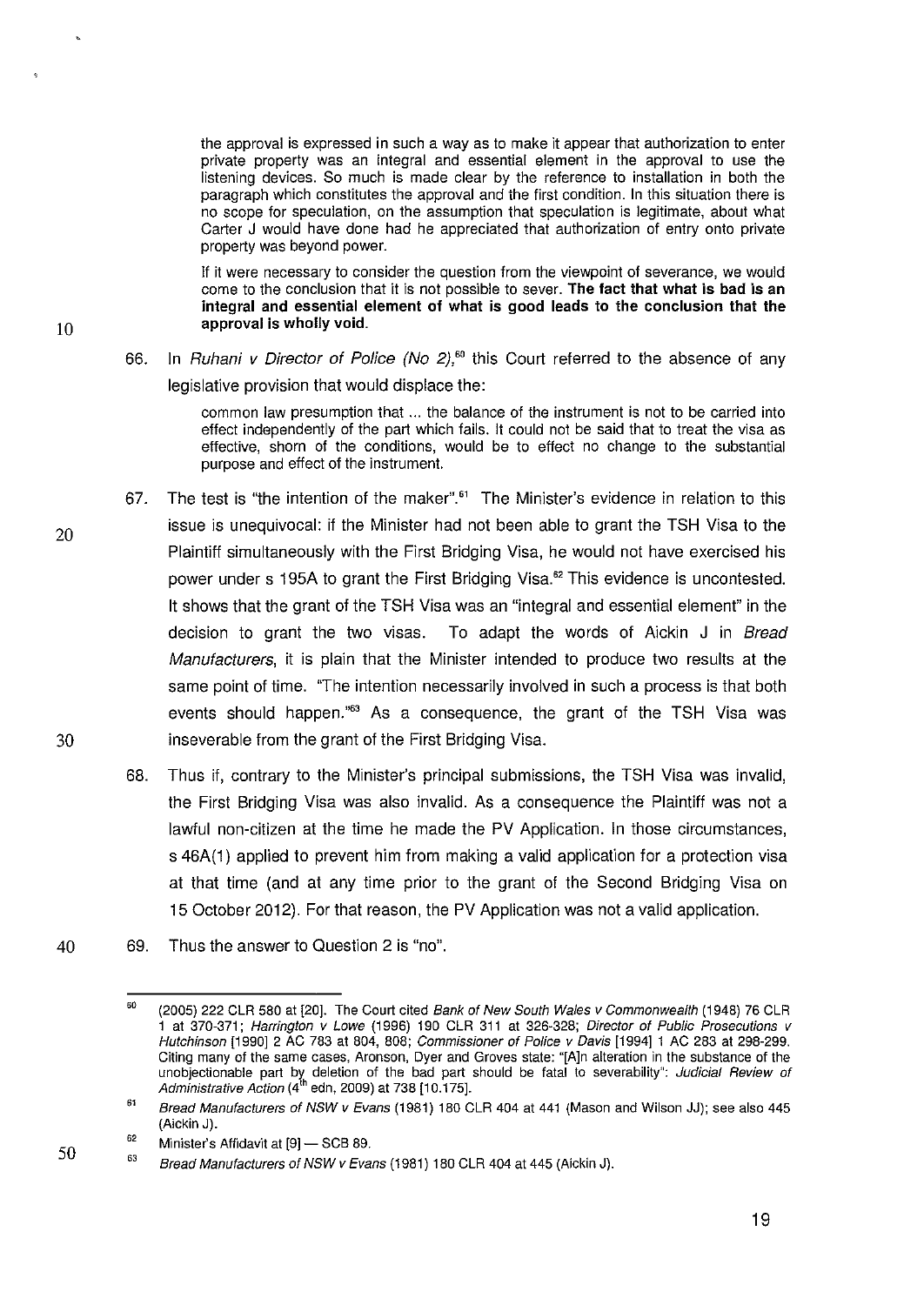## **Question 3: Who should pay the costs of this special case?**

- 70. The Minister has agreed with the Plaintiff that, if the Plaintiff is successful in respect of Question 1, then the Minister will pay the Plaintiff's costs of the proceeding regardless of the answer to Question 2.
- 71. Having regard to that agreement, the answer to Question 3 is that costs should follow the answer to Question 1.

# 10 **Conclusion: Orders Sought**

72. The questions of law stated for the opinion of the Full Court in the Special Case should be answered:

Question 1: Yes.

Question 2: No.

Question 3: Costs should follow the answer to Question 1.

# **PART VII ESTIMATE OF TIME FOR PRESENTATION OF ORAL ARGUMENT**

73. The Minister estimates that 1.5 hours is required for oral argument. **Date of filing:** 11 January 2013

*..* J.~~-~t.-~ *.......... .* 

Justin Gleeson SC Telephone: (02) 6141 4145 Facsimile: (02) 6141 4149 Email: justin.gleeson@ag.gov.au

Kristen Walker Telephone: (03) 9640 3281 Stephen Donaghue SC Telephone: (03) 9225 7919 Facsimile: (03) 9225 6058 Email: Facsimile: (03 9640 3108 s.donaghue@vicbar.com.au Email: k.walker@mc8.com.au

30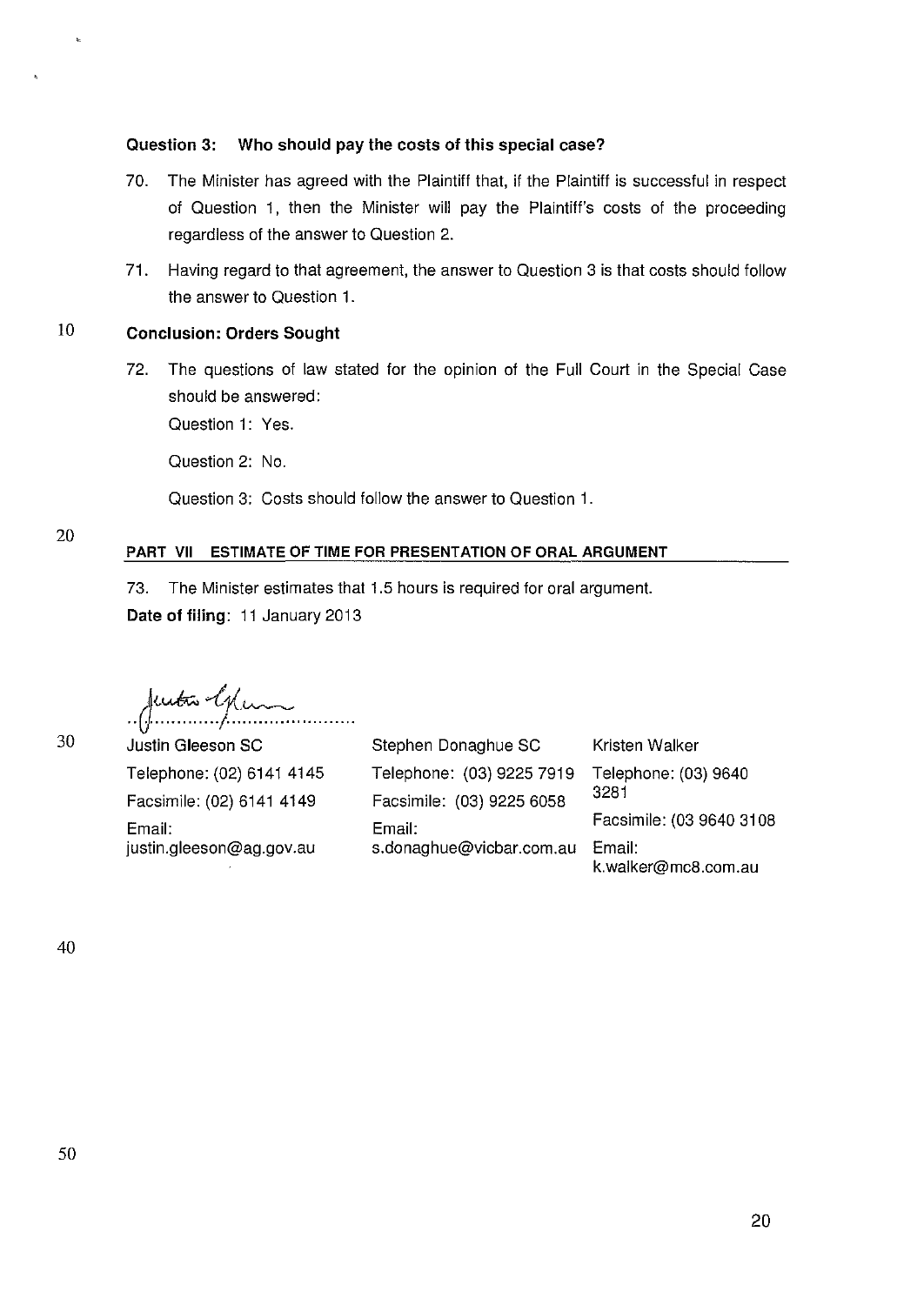## **IN THE HIGH COURT OF AUSTRALIA MELBOURNE REGISTRY**

**No. M79 OF 2012** 

BETWEEN:

**PLAINTIFF M79/2012 Plaintiff** 

and

# **MINISTER FOR IMMIGRATION AND CITIZENSHIP**  Defendant

## **DEFENDANT'S ANNEXURE**

## **Migration Act 1958 (Cth) [Version in force at 11 January 2013]**

#### **34 Absorbed person visas**

- (1) There is a class of permanent visas to remain in, but not re-enter, Australia, to be known as absorbed person visas.
- (2) A non-citizen in the migration zone who:
	- (a) on 2 April 1984 was in Australia; and
	- (b) before that date, had ceased to be an immigrant; and
	- (c) on or after that date, has not left Australia, where left Australia has the meaning it had in this Act before 1 September 1994; and
	- (d) immediately before 1 September 1994, was not a person to whom section 20 of this Act as in force then applied;

is taken to have been granted an absorbed person visa on 1 September 1994.

(3) Subdivisions AA, AB, AC (other than section 68), AE and AH do not apply in relation to absorbed person visas.

**SPARKE HELMORE**  Lawyers Level 16 321 Kent Street SYDNEY NSW 2000

Filed for the Defendant: Ref: DEP020-00156 Contact: Rohan White DX 282 SYDNEY Ph: 02 9260 2427 Fax: 02 9260 2486 Email: Rohan.White@sparke.com.au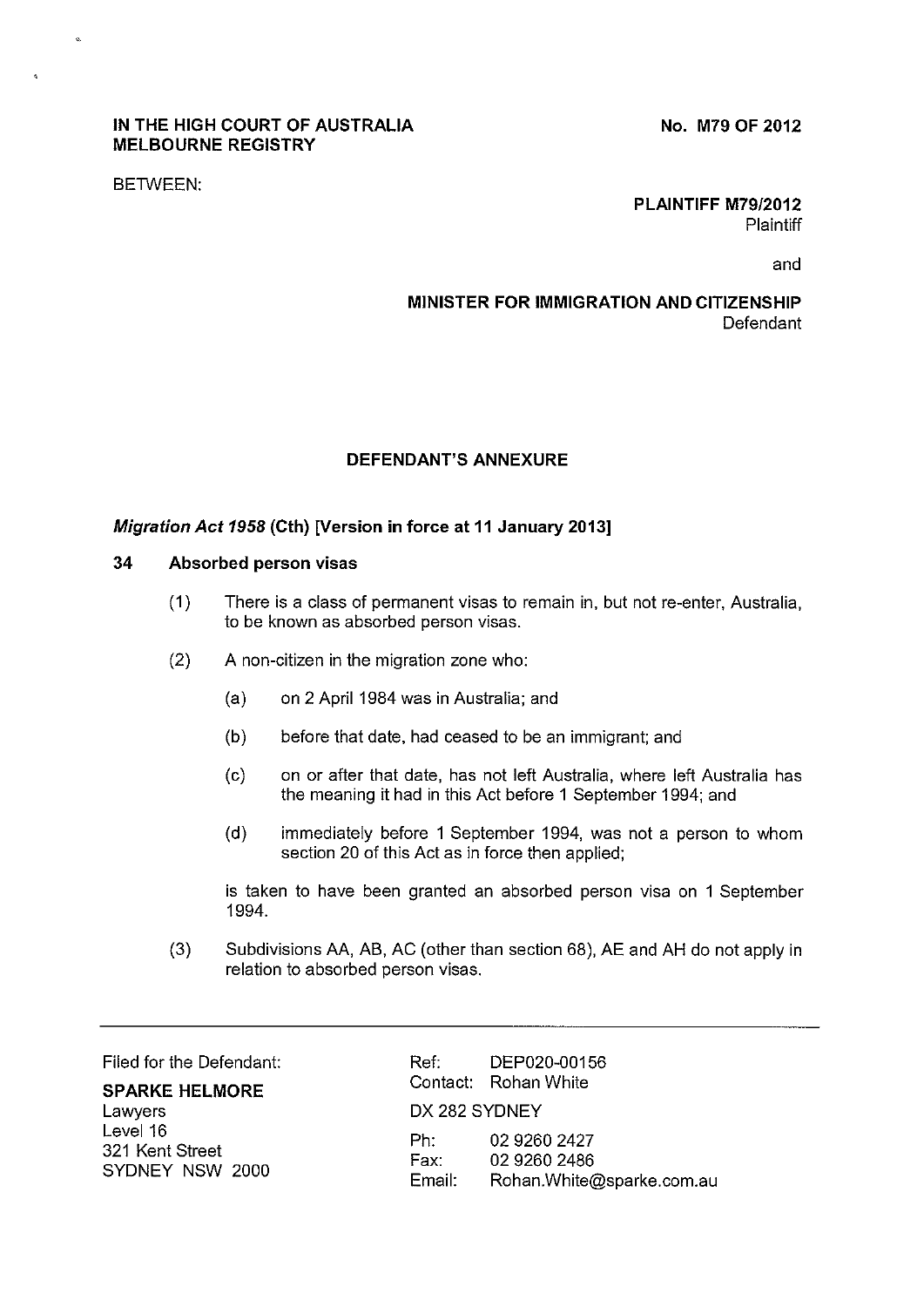#### **35 Ex-citizen visas**

- (1) There is a class of permanent visas to remain in, but not re-enter, Australia, to be known as ex-citizen visas.
- (2) A person who:
	- (a) before 1 September 1994, ceased to be an Australian citizen while in the migration zone; and
	- (b) did not leave Australia after ceasing to be a citizen and before that date;

is taken to have been granted an ex-citizen visa on that date.

- (3) A person who, on or after 1 September 1994, ceases to be an Australian citizen while in the migration zone is taken to have been granted an ex-citizen visa when that citizenship ceases.
- (4) Subdivisions AA, AB, AC (other than section 68), AE and AH do not apply in relation to ex-citizen visas.

## **40 Circumstances for granting visas**

- (1) The regulations may provide that visas or visas of a specified class may only be granted in specified circumstances.
- (2) Without limiting subsection (1 ), the circumstances may be, or may include, that, when the person is granted the visa, the person:
	- (a) is outside Australia; or
	- (b) is in immigration clearance; or
	- (c) has been refused immigration clearance and has not subsequently been immigration cleared; or
	- (d) is in the migration zone and, on last entering Australia:
		- (i) was immigration cleared; or
		- (ii) bypassed immigration clearance and had not subsequently been immigration cleared.
- (3) Without limiting subsection (1 ), if:
	- (a) prescribed circumstances exist; and
	- (b) the Minister has not waived the operation of this subsection in relation to granting the visa to the person;

the circumstances under subsection (1) may be, or may include, that the person has complied with any requirement of an officer to provide one or more personal identifiers in relation to the application for the visa.

10

30

20

40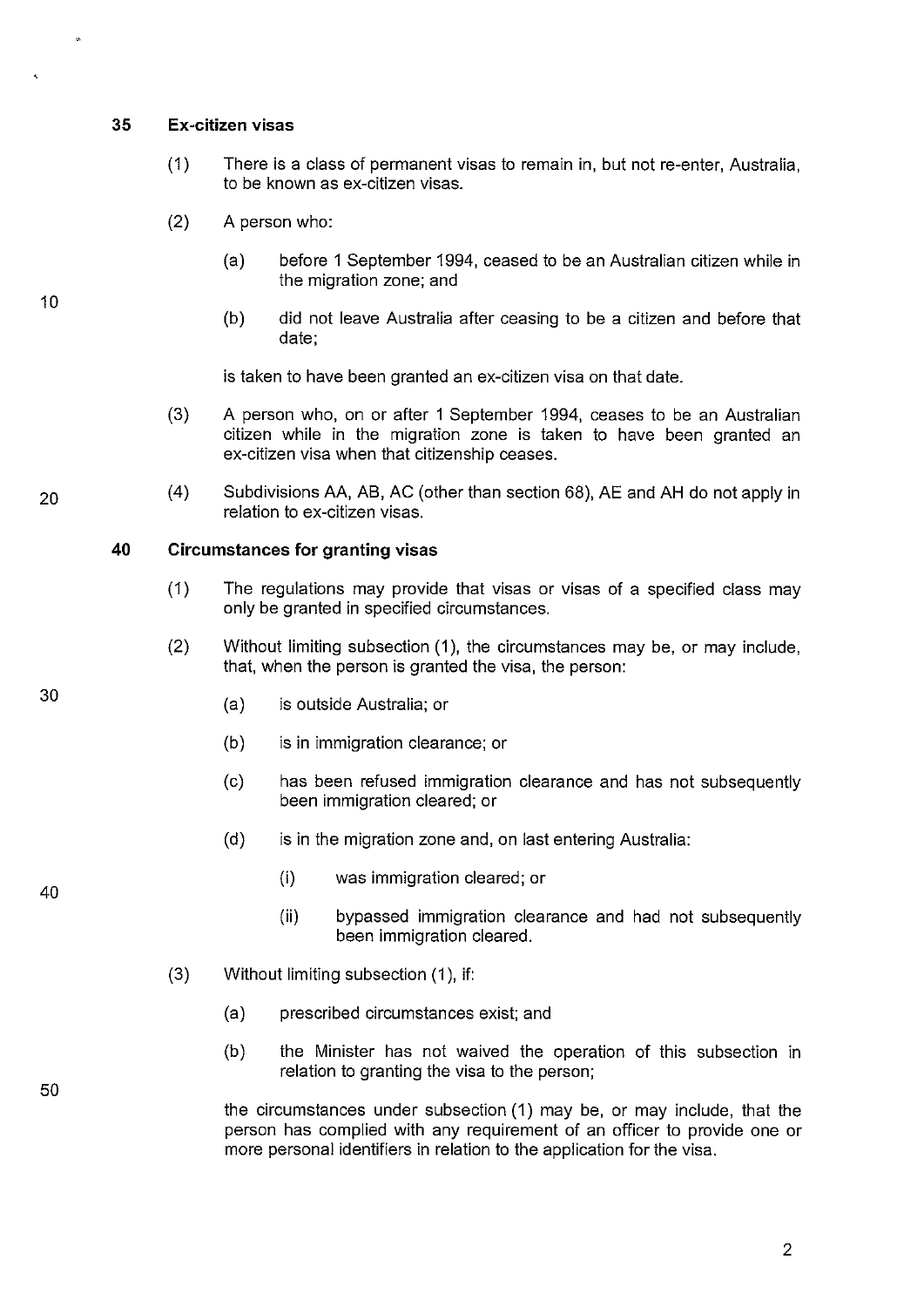- (3A) An officer must not require, for the purposes of subsection (3), a person to provide a personal identifier other than:
	- (a) if the person is an applicant for a protection visa-any of the following (including any of the following in digital form):
		- (i) fingerprints or handprints of the person (including those taken using paper and ink or digital livescanning technologies);
		- (ii) a photograph or other image of the person's face and shoulders;
		- (iii) an audio or a video recording of the person;
		- (iv) an iris scan;
		- (v) the person's signature;
		- (vi) any other personal identifier contained in the person's passport or other travel document;
		- (vii) any other personal identifier of a type prescribed for the purposes of paragraph (3C)(a); or
	- (b) if the person is an applicant for a temporary safe haven visa within the meaning of section 37A, or any other visa of a class that the regulations designate as a class of humanitarian visas—any of the following (including any of the following in digital form):
		- (i) fingerprints or handprints of the person (including those taken using paper and ink or digital livescanning technologies);
		- (ii) a photograph or other image of the person's face and shoulders;
		- (iii) an iris scan;
		- (iv) the person's signature;
		- (v) any other personal identifier contained in the person's passport or other travel document;
		- (vi) any other personal identifier of a type prescribed for the purposes of paragraph (3C)(a); or
	- (c) if paragraphs (a) and (b) do not apply-any of the following (including any of the following in digital form):
		- (i) a photograph or other image of the person's face and shoulders;
		- (ii) the person's signature;
		- (iii) any other personal identifier contained in the person's passport or other travel document;

20

10

30

40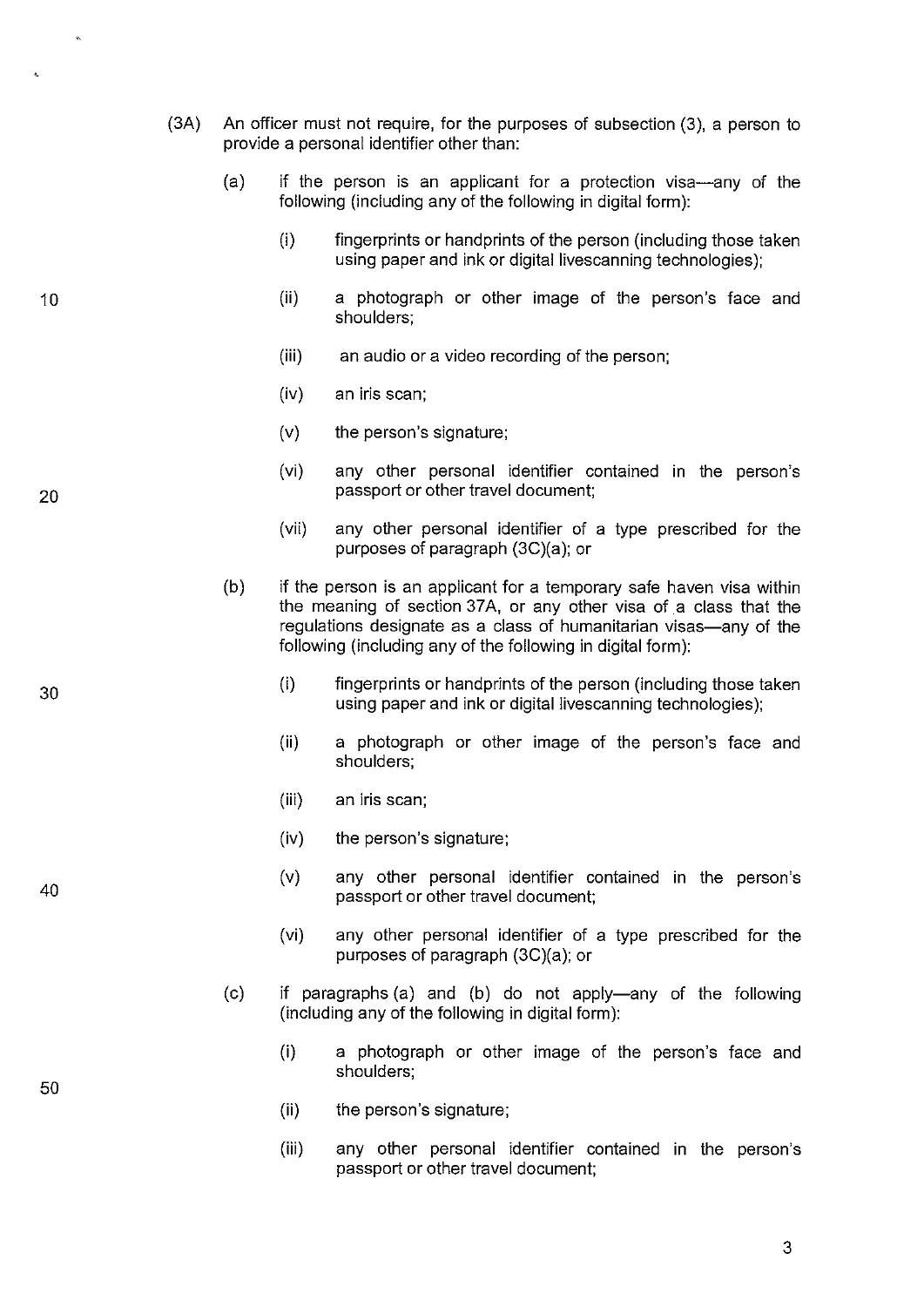(iv) any other personal identifier of a type prescribed for the purposes of paragraph (3C)(a).

Note: Division 13A8 sets out further restrictions on the personal identifiers that minors and incapable persons can be required to provide.

- (38) In requiring, for the purposes of subsection (3), a person to provide a personal identifier, an officer must not contravene regulations made for the purposes of paragraph (3C)(b ).
- (3C) The regulations:
	- (a) may prescribe other types of personal identifiers; and
	- (b) may provide that a particular personal identifier referred to in subsection (3A), or a particular combination of such personal identifiers, must not be required except in the circumstances prescribed for the purposes of this paragraph.
- (4) A person is taken not to have complied with a requirement referred to in subsection (3) unless the one or more personal identifiers are provided to an authorised officer by way of one or more identification tests carried out by an authorised officer.

Note: If the types of identification tests that the authorised officer may carry out are specified under section 50, then each identification test must be of a type so specified.

- (5) However, subsection ( 4) does not apply, in circumstances prescribed for the purposes of this subsection, if the personal identifier is of a prescribed type and the person:
	- (a) provides a personal identifier otherwise than by way of an identification test carried out by an authorised officer; and
	- (b) complies with any further requirements that are prescribed relating to the provision of the personal identifier.

# **Division 4A-Enforcement visas**

# 40 **164A Definitions**

In this Division:

**Commonwealth aircraft** has the same meaning as in the Environment Protection and Biodiversity Conservation Act 1999.

**Commonwealth ship** has the same meaning as in the Environment Protection and Biodiversity Conservation Act 1999.

**enforcement visa (environment matters)** means an enforcement visa that is granted by section 1648A.

**enforcement visa (fisheries matters)** means an enforcement visa that is granted by section 1648.

10

20

30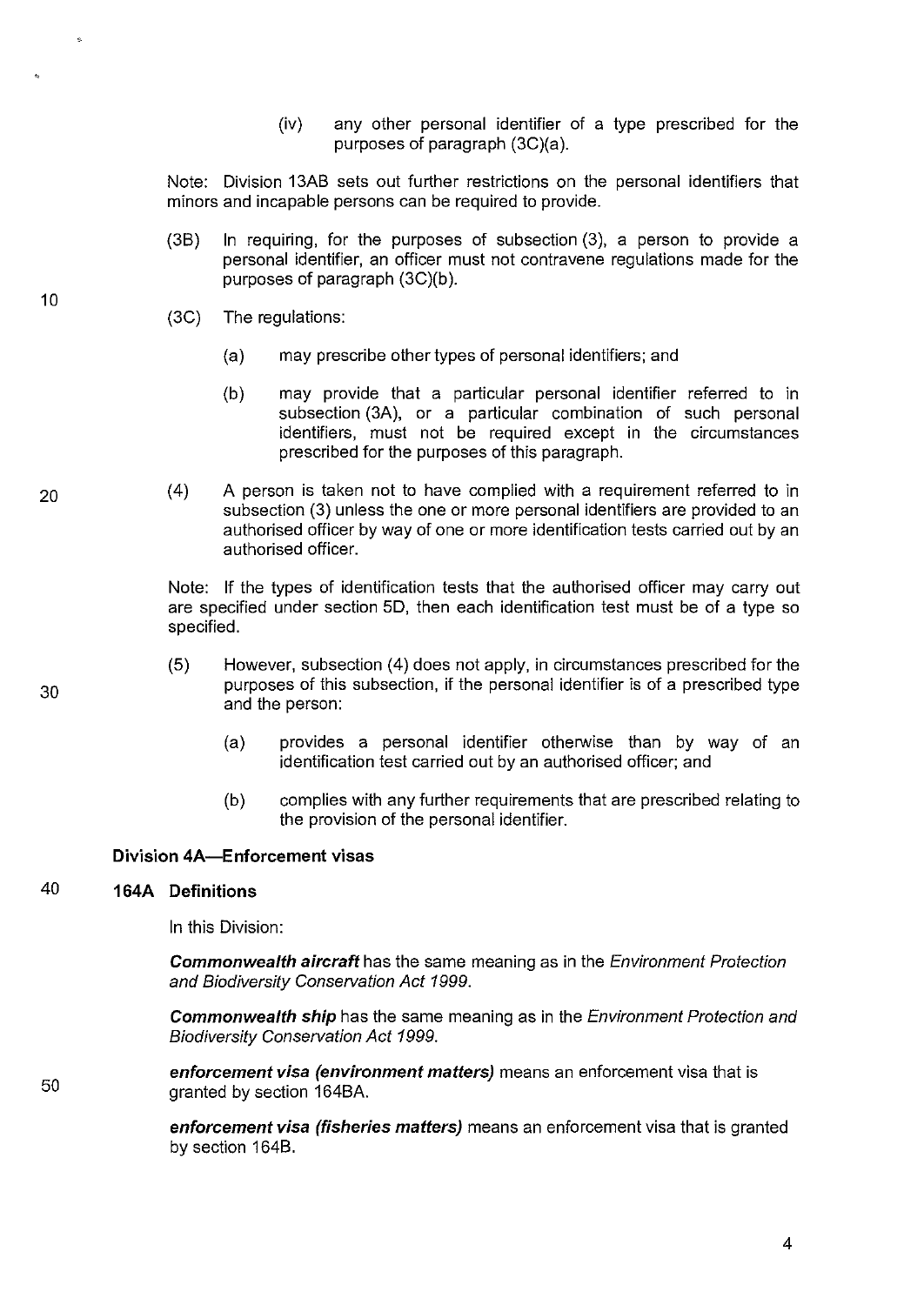**environment detention** means detention under Schedule 1 to the Environment Protection and Biodiversity Conservation Act 1999.

**fisheries detention** means detention under:

- (a) Schedule 1A to the Fisheries Management Act 1991; or
- (b) Schedule 2 to the Torres Strait Fisheries Act 1984.

**master** has the same meaning as in the Fisheries Management Act 1991.

## **1648 Grant of enforcement visas (fisheries matters)**

Non-citizen on foreign boat outside migration zone

- (1) A non-citizen on a foreign boat outside the migration zone is granted an enforcement visa when, because a fisheries officer has reasonable grounds to believe that the boat has been used, is being used or is intended to be used in the commission of a fisheries detention offence, a fisheries officer:
	- (a) makes a requirement of the boat's master under subparagraph 84(1)(k)(ii) or paragraph 84(1)(l) of the Fisheries Management Act 1991 or paragraph 42(1 )(g) of the Torres Strait Fisheries Act 1984; or
	- (b) exercises his or her power under paragraph 84(1 )(m) of the Fisheries Management Act 1991 or paragraph 42(1 )(h) of the Torres Strait Fisheries Act 1984 in relation to the boat;

whichever occurs first.

- Note 1: Under subparagraph  $84(1)(k)(ii)$  and paragraph  $84(1)(l)$  of the Fisheries Management Act 1991, a fisheries officer may require the master of a boat to bring or take the boat into the migration zone. Under paragraph 84(1 )(m) of that Act, a fisheries officer may bring a boat into the migration zone.
	- Note 2: Under paragraph 42(1 )(g) of the Torres Strait Fisheries Act 1984, a fisheries officer may require the master of a boat to bring or take the boat into the migration zone. Under paragraph 42(1 )(h) of that Act, a fisheries officer may bring a boat into the migration zone.
- Note 3: The grant of an enforcement visa effectively cancels any temporary visa that the non-citizen may have held (see subsection 82(2A)).

Extended operation of subsection (1)

- (1A) The references in subsection (1) to subparagraph  $84(1)(k)(ii)$  and paragraphs 84(1)(I) and (m) of the Fisheries Management Act 1991 are to those provisions:
	- (a) as they apply of their own force; and
	- (b) as they apply because of section 87 or 87HA of that Act.

Non-citizen in migration zone

(2) A non-citizen in the migration zone who does not already hold an enforcement visa is granted an enforcement visa when he or she is detained

10

20

40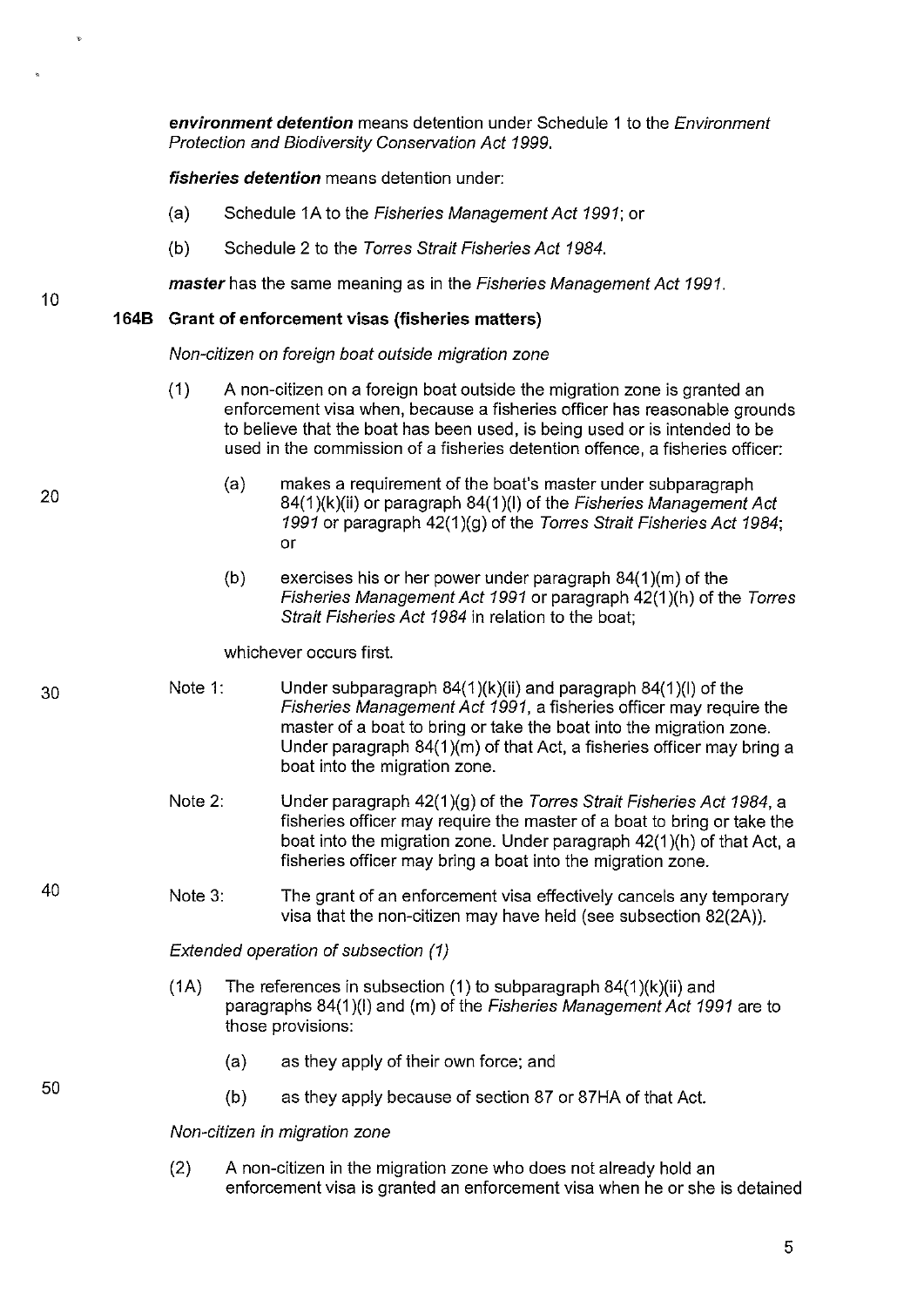by a fisheries officer under Schedule 1A to the Fisheries Management Act 1991 or Schedule 2 to the Torres Strait Fisheries Act 1984.

Note: The grant of an enforcement visa effectively cancels any temporary visa that the non-citizen may have held (see subsection 82(2A)).

#### Non-citizen in prescribed circumstances

- (3) An enforcement visa is granted to a non-citizen (who does not already hold an enforcement visa) when a fisheries officer exercises under the Fisheries Management Act 1991 or the Torres Strait Fisheries Act 1984 a prescribed power in prescribed circumstances in relation to the non-citizen. The visa is granted at the time the power is exercised.
- Note: The grant of an enforcement visa effectively cancels any temporary visa that the non-citizen may have held (see subsection 82(2A)).

#### Non-citizen on foreign boat in prescribed circumstances

- (4) An enforcement visa is granted to a non-citizen (who does not already hold an enforcement visa) who was on a foreign boat when a fisheries officer exercises under the Fisheries Management Act 1991 or the Torres Strait Fisheries Act 1984 a prescribed power in prescribed circumstances in relation to the boat. The visa is granted at the time the power is exercised.
- Note: The grant of an enforcement visa effectively cancels any temporary visa that the non-citizen may have held (see subsection 82(2A)).

#### Enforcement visas granted by force of this section

- (5) To avoid doubt, an enforcement visa is granted by force of this section.
- Note: No administrative action under this Act is necessary to grant the visa.

Exception if Minister's declaration in force

- $(6)$  Despite subsections  $(1)$ ,  $(2)$ ,  $(3)$  and  $(4)$ , a non-citizen is not granted an enforcement visa if a declaration under subsection (7) is in force in relation to:
	- (a) the non-citizen; or
	- (b) a class of persons of which the non-citizen is a member.

#### **Declaration**

(7) The Minister may make a written declaration, for the purposes of this section, that it is undesirable that a person, or any persons in a class of persons, travel to and enter Australia or remain in Australia.

#### Section does not apply to Australian residents

(8) This section does not apply to non-citizens who are Australian residents as defined in the Fisheries Management Act 1991.

## **164BA Grant of enforcement visas (environment matters)**

Non-citizen on vessel (environment matters) outside migration zone

6

20

10

 $\mathcal{L}_{\mathcal{A}}$ 

30

40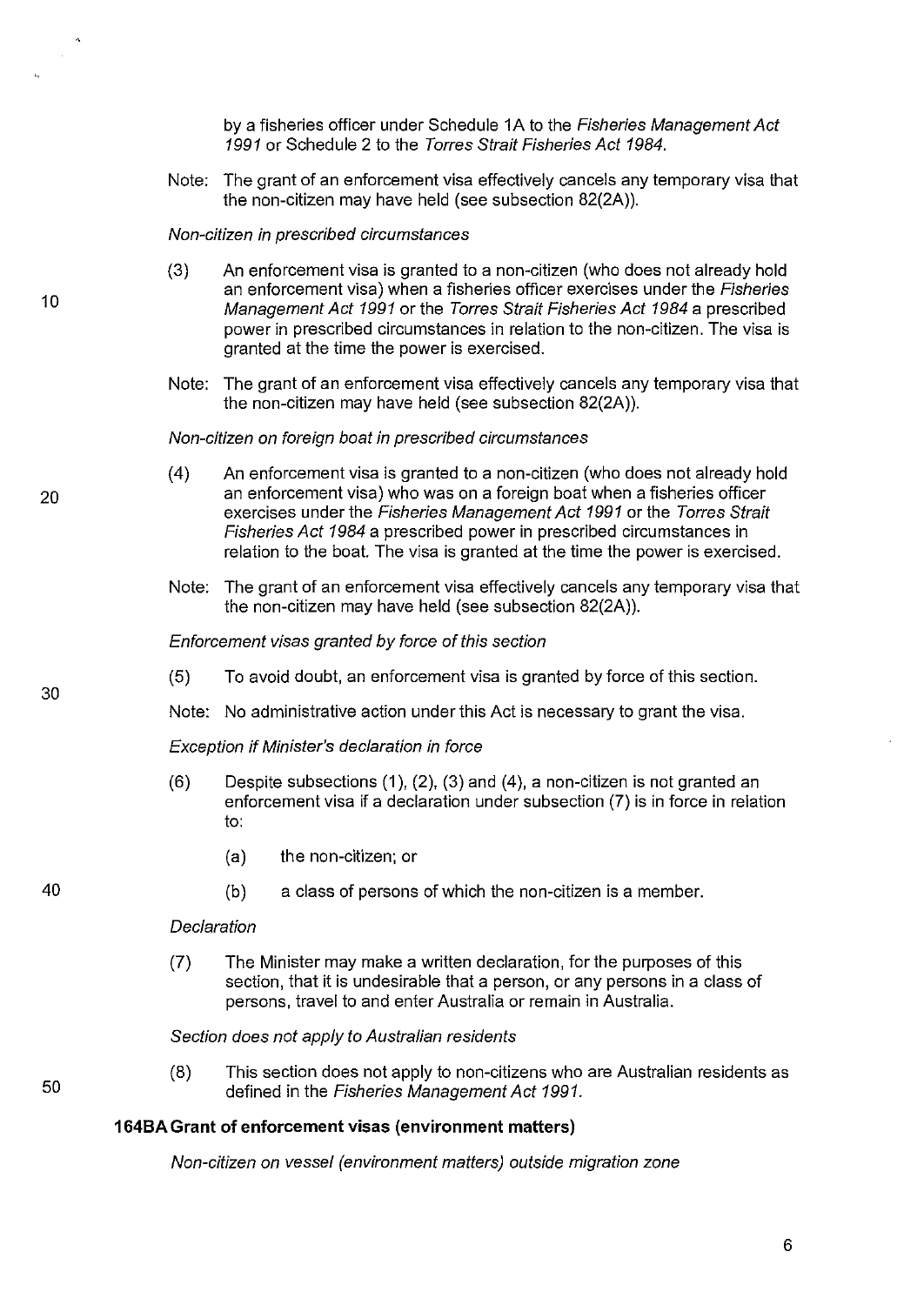- (1) A non-citizen on a vessel (environment matters) outside the migration zone is granted an enforcement visa when, because an environment officer, or the person in command of a Commonwealth ship or a Commonwealth aircraft, has reasonable grounds to suspect that the vessel has been used or otherwise involved in the commission of an environment detention offence, the environment officer or person in command:
	- (a) exercises his or her power under paragraph 403(3)(a) of the Environment Protection and Biodiversity Conservation Act 1999 in relation to the vessel; or
	- (b) makes a requirement of the person in charge of the vessel under paragraph 403(3)(b) of the Environment Protection and Biodiversity Conservation Act 1999;

whichever occurs first.

- Note 1: Under paragraph 403(3)(a) of the Environment Protection and Biodiversity Conservation Act 1999, an environment officer, or the person in command of a Commonwealth ship or a Commonwealth aircraft, may bring a vessel into the migration zone. Under paragraph 403(3)(b) of that Act, an environment officer, or the person in command of a Commonwealth ship or a Commonwealth aircraft, may require the person in charge of a vessel to bring the vessel into the migration zone.
- Note 2: The grant of an enforcement visa effectively cancels any temporary visa that the non-citizen may have held (see subsection 82(2A)).

Non-citizen in migration zone

- (2) A non-citizen in the migration zone who does not already hold an enforcement visa is granted an enforcement visa when he or she is detained by an environment officer under Schedule 1 to the Environment Protection and Biodiversity Conservation Act 1999.
- Note: The grant of an enforcement visa effectively cancels any temporary visa that the non-citizen may have held (see subsection 82(2A)).

Non-citizen in prescribed circumstances

- (3) An enforcement visa is granted to a non-citizen (who does not already hold an enforcement visa) when an environment officer exercises under the Environment Protection and Biodiversity Conservation Act 1999 a prescribed power in prescribed circumstances in relation to the non-citizen. The visa is granted at the time the power is exercised.
	- Note: The grant of an enforcement visa effectively cancels any temporary visa that the non-citizen may have held (see subsection 82(2A)).

Non-citizen on vessel or aircraft in prescribed circumstances

(4) An enforcement visa is granted to a non-citizen (who does not already hold an enforcement visa) who was on a vessel (environment matters) or a foreign aircraft (environment matters) when an environment officer exercises under the Environment Protection and Biodiversity Conservation Act 1999 a

20

10

 $\mathbf{z}_2$ 

30

40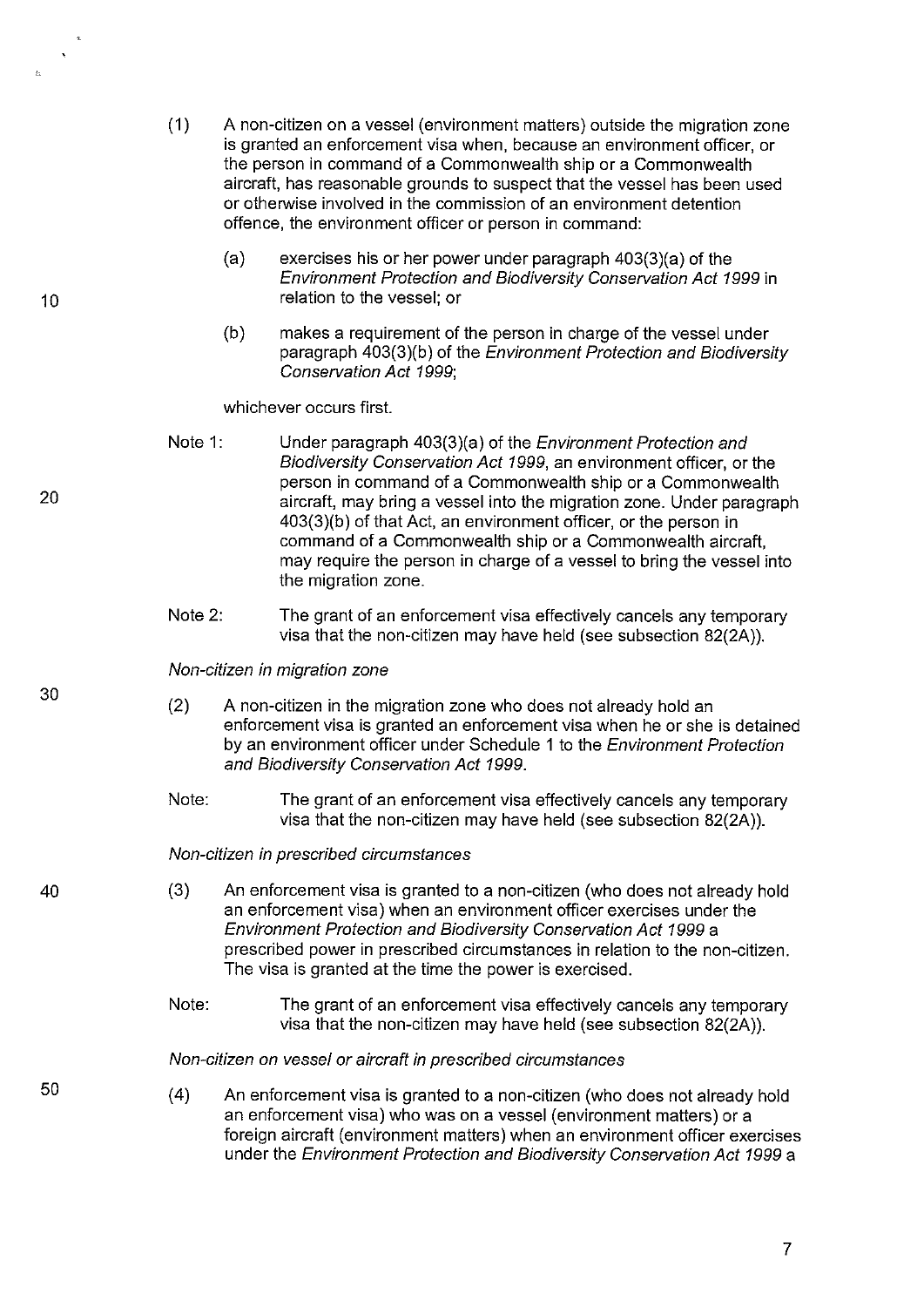prescribed power in prescribed circumstances in relation to the vessel or aircraft. The visa is granted at the time the power is exercised.

Note: The grant of an enforcement visa effectively cancels any temporary visa that the non-citizen may have held (see subsection 82(2A)).

Enforcement visas granted by force of this section

- (5) To avoid doubt, an enforcement visa is granted by force of this section.
- Note: No administrative action under this Act is necessary to grant the visa.

#### Exception if Minister's declaration in force

- $(6)$  Despite subsections  $(1)$ ,  $(2)$ ,  $(3)$  and  $(4)$ , a non-citizen is not granted an enforcement visa if a declaration under subsection (7) is in force in relation to:
	- (a) the non-citizen; or
	- (b) a class of persons of which the non-citizen is a member.

#### **Declaration**

(7) The Minister may make a written declaration, for the purposes of this section, that it is undesirable that a person, or any persons in a class of persons, travel to and enter Australia or remain in Australia.

#### Section does not apply to Australian residents

(8) This section does not apply to non-citizens who are Australian residents as defined in Schedule 1 to the Environment Protection and Biodiversity Conservation Act 1999.

## **164C When enforcement visa ceases to be in effect**

Enforcement visa (fisheries matters)—non-citizen in fisheries detention

- (1) The enforcement visa (fisheries matters) of a non-citizen who is in fisheries detention ceases to be in effect:
	- (a) at the time the non-citizen is released, or escapes, from fisheries detention; or
	- (b) at the time the Minister makes a declaration under subsection 1648(7) in relation to the non-citizen, or a class of persons of which the non-citizen is a member; or
	- (c) on the occurrence of a prescribed event;

whichever occurs first.

Enforcement visa (fisheries matters)-non-citizen not in fisheries detention

(2) The enforcement visa (fisheries matters) of a non-citizen who is not in fisheries detention ceases to be in effect:

20

10

30

40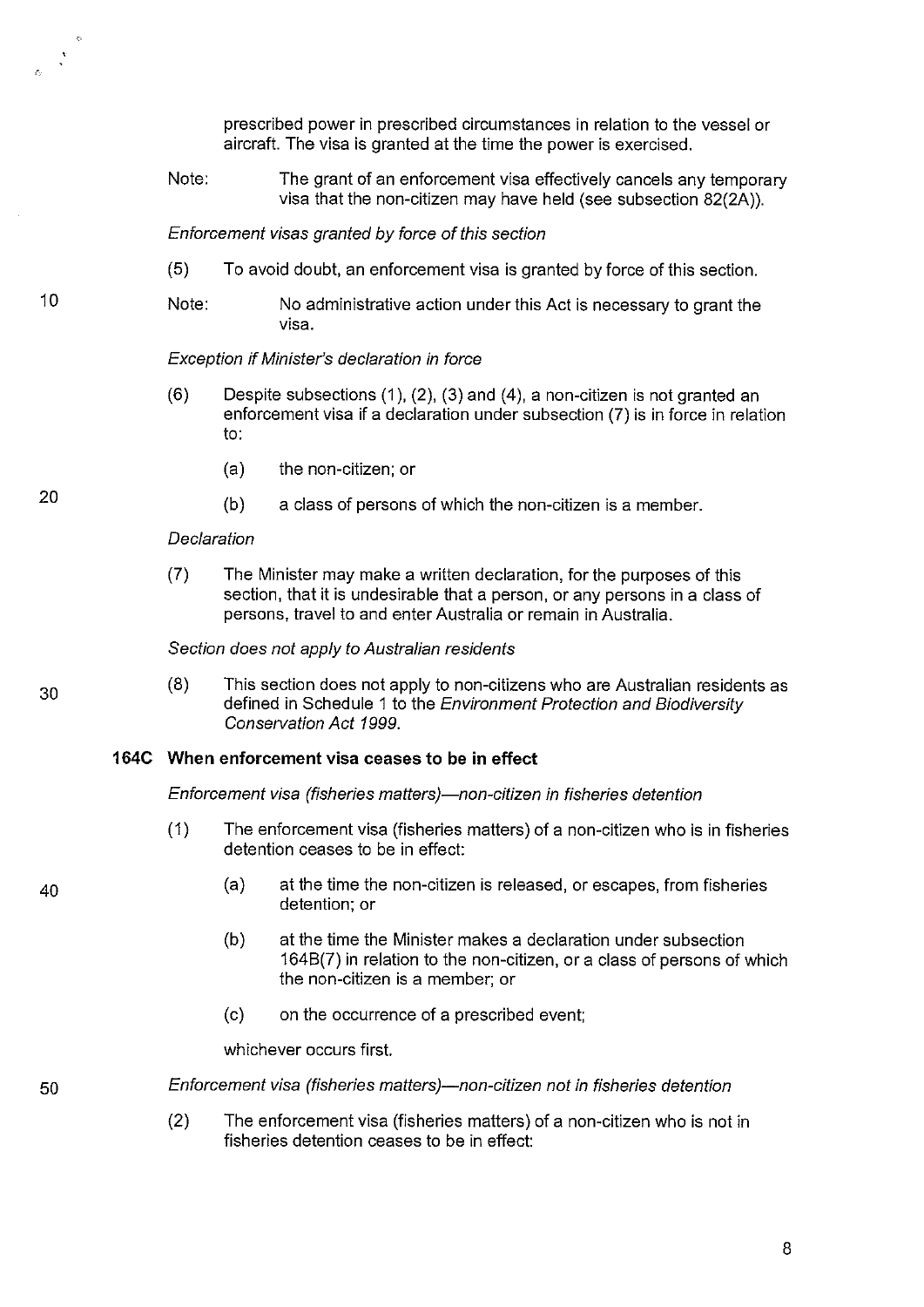- (a) at the time a decision is made not to charge the non-citizen with a fisheries detention offence; or
- (b) at the time the Minister makes a declaration under subsection 1648(7) in relation to the non-citizen, or a class of persons of which the non-citizen is a member; or
- (c) on the occurrence of a prescribed event;

whichever occurs first.

Enforcement visa (environment matters)-non-citizen in environment detention

- (3) The enforcement visa (environment matters) of a non-citizen who is in environment detention ceases to be in effect:
	- (a) at the time the non-citizen is released, or escapes, from environment detention; or
	- (b) at the time the Minister makes a declaration under subsection 164BA(7) in relation to the non-citizen, or a class of persons of which the non-citizen is a member; or
	- (c) on the occurrence of a prescribed event;

whichever occurs first.

Enforcement visa (environment matters)-non-citizen not in environment detention

- ( 4) The enforcement visa (environment matters) of a non-citizen who is not in environment detention ceases to be in effect:
	- (a) at the time a decision is made not to charge the non-citizen with an environment detention offence; or
	- (b) at the time the Minister makes a declaration under subsection 164BA(7) in relation to the non-citizen, or a class of persons of which the non-citizen is a member; or
	- (c) on the occurrence of a prescribed event;

whichever occurs first.

#### **1640 Applying for other visas**

- (1) The holder of an enforcement visa may not apply for a visa other than a protection visa while he or she is in Australia.
- (2) While a non-citizen who has held an enforcement visa remains in Australia when the visa ceases to be in effect, the non-citizen may not apply for a visa other than a protection visa.

10

 $\mathbb{R}^d$ 

30

40